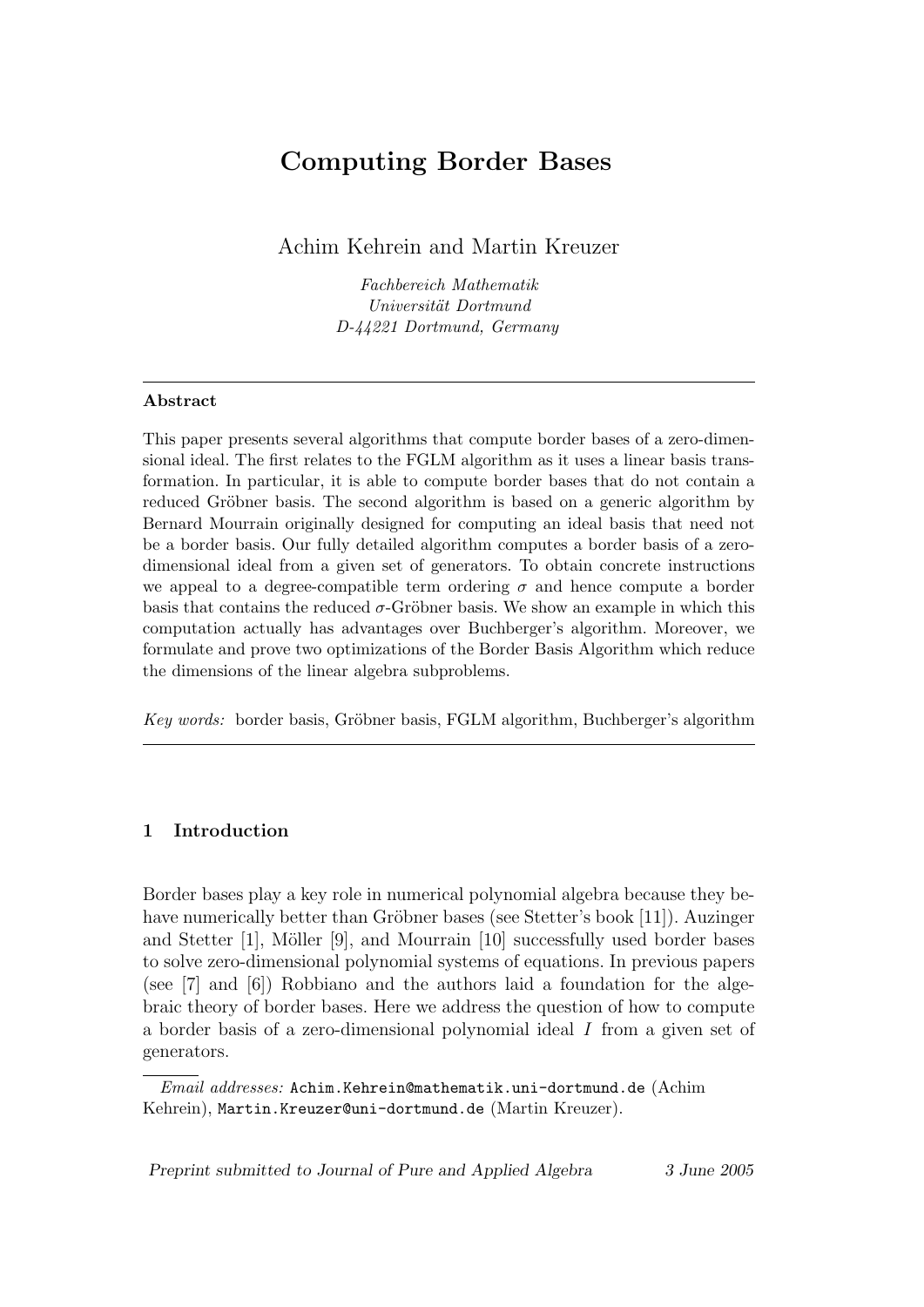The most straightforward idea is to compute a Gröbner basis and then to perform a base change in the spirit of the well-known FGLM technique (see [3]). To compare this algorithm to other approaches, we spell it out in Section 2. This easy method is able to compute the border basis of  $I$  with respect to any order ideal for which a border basis exists. Its drawback is that it involves a Gröbner basis computation which can be quite time consuming.

Then we move on to a technique inspired by Faugère's algorithms  $F_4$  and  $F_5$ (see [4] and [5]). A general framework for this technique was given by Mourrain in [10]. The idea is to enlarge the given set of generators by repeatedly applying all possible linear syzygies while simultaneously keeping the computation in a finite-dimensional vector subspace of the polynomial ring. This computational universe is enlarged only when necessary. Mourrain's generic algorithm applies this idea in a more general setting than we do: his sets of monomials connected to 1 are not necessarily order ideals, and the generators it produces are not necessarily a border basis. The price for this generality is that it is difficult to make the choices involved in the algorithm explicit, and that it is uncertain whether the resulting type of generating sets satisfies the wonderful characterizations of border bases explained in [6]. Moreover, from the numerical point of view, according to [11, Example 2.21], "the computational use of such bases [not involving order ideals] is awkward".

In Section 4 we formulate and prove an algorithm which yields a concrete construction of an order ideal  $\mathcal O$  and an  $\mathcal O$ -border basis of I. We buy its explicit nature at the expense of introducing a term ordering. Thus the resulting border basis will contain a reduced Gröbner basis and we have lost some of the flexibility border bases offer. On the other hand, in many cases our algorithm behaves better than Buchberger's algorithm does. We owe this to the simplicity of the Buchberger Criterion for border bases (see Proposition 4): in contrast to Gröbner bases, only *neighboring pairs* need to be considered and thus the degree of the border adapted S-polynomials stays comparatively small. The entire computation takes place in a degree bounded part of the polynomial ring and the algorithm never has to reduce S-polynomials of a degree much larger than the maximal degree of a border term. Another advantage is that the computation requires only  $K$ -linear reductions. And if a border basis with respect to some other order ideal is required, we can still follow the algorithm with the FGLM technique explained before.

Finally, in Section 5, we present improved versions of our border basis algorithm. These versions minimize the enlargements of the computational universe. Thereby we keep the size of the necessary linear algebra operations as small as possible. The resulting algorithm has been implemented in CoCoA and performs well in concrete examples.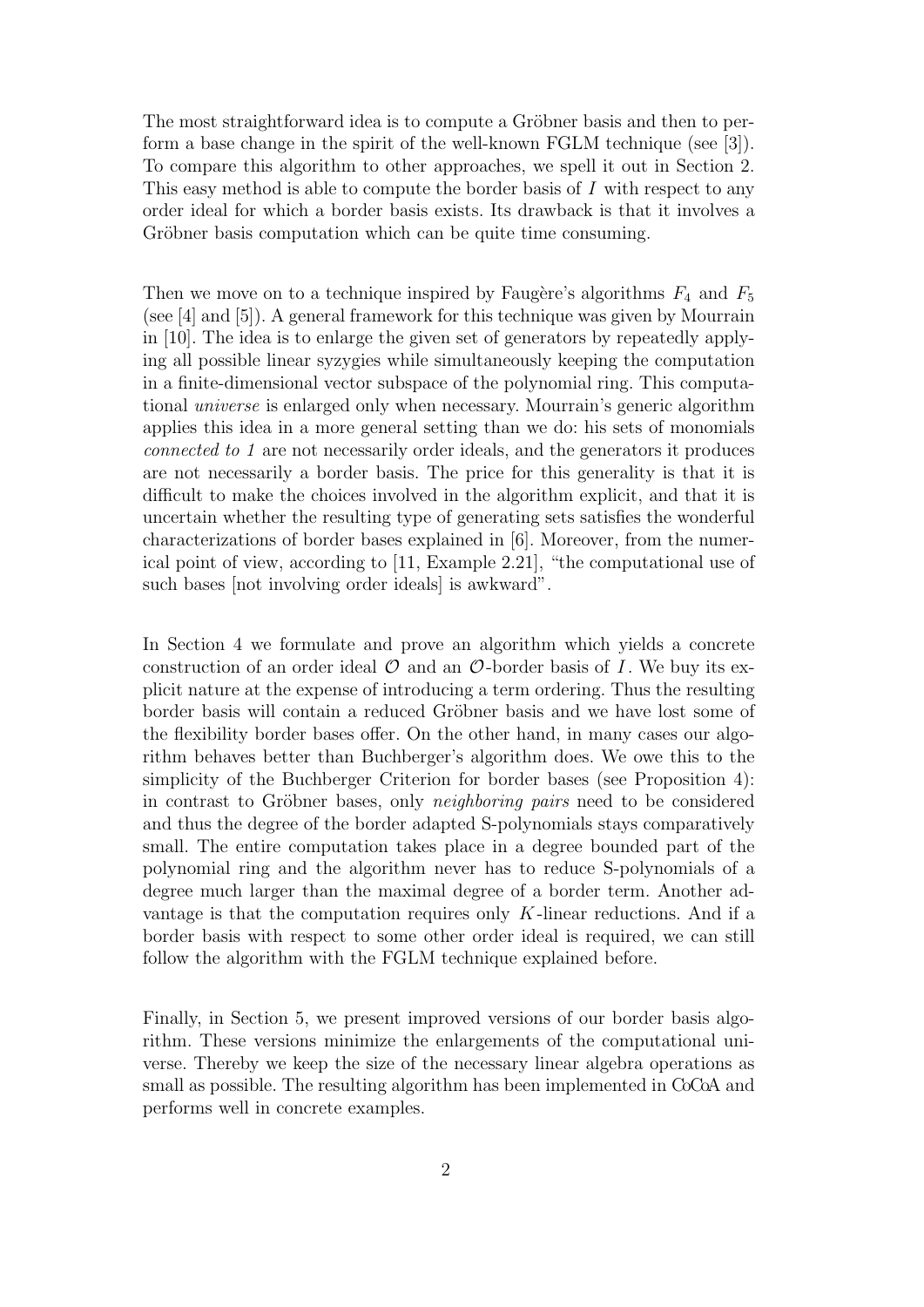#### 2 Definitions and Basic Algorithm

In the following we adopt the notation from [7]. So, we work in the polynomial ring  $P = K[x_1, \ldots, x_n]$  over a field K. The monoid of terms is  $\mathbb{T}^n := \{x_1^{\alpha_1} \cdots x_n^{\alpha_n} \mid \alpha_1, \ldots, \alpha_n \in \mathbb{N}\}\$ and, for every  $d \in \mathbb{N}$ , we let  $\mathbb{T}_{\leq d}^n$  denote the set of terms with total degree at most  $d$ .

**Definition 1** A set of terms  $\mathcal{O} \subseteq \mathbb{T}^n$  is called an **order ideal** if it is closed under divisors, i.e. if  $t \in \mathcal{O}$  and  $t' | t$  imply  $t' \in \mathcal{O}$ . The **border** of a nonempty order ideal  $\mathcal O$  is the set of terms  $\partial \mathcal O = \{x_i\, t \mid 1 \leq i \leq n, t \in \mathcal O\} \setminus \mathcal O;$ for the empty order ideal, we define  $\partial \emptyset := \{1\}.$ 

The concept of an order ideal appears under many different names in the literature. We use "order ideal" in agreement with [2] and [12]. In the present paper, order ideals and consequently their borders consist of only finitely many terms. Unlass stated otherwise, we write  $\mathcal{O} = \{t_1, \ldots, t_\mu\}$  and  $\partial \mathcal{O} = \{b_1, \ldots, b_\nu\}$ . (For  $\mu = 0$ , this includes the case  $\mathcal{O} = \emptyset$ .) Moreover, we shall reserve calligraphic symbols for finite sets of polynomials.

**Definition 2** Let  $\mathcal{O} = \{t_1, \ldots, t_{\mu}\}\$ be an order ideal with border  $\partial\mathcal{O} =$  $\{b_1,\ldots,b_\nu\}$ . Let  $\mathcal{G} = \{g_1\ldots,g_\nu\} \subset P$  be a set of polynomials and let  $I \subseteq P$ be an ideal.

(1) The set  $\mathcal G$  is an  $\mathcal O$ -border prebasis if the polynomials have the form

$$
g_j = b_j - \sum_{i=1}^{\mu} \alpha_{ij} t_i
$$
 for  $1 \le j \le \nu$  and  $\alpha_{ij} \in K$ .

(2) An O-border prebasis  $G$  is an O-border basis of I if  $G$  generates I and if  $P = I \oplus \langle \mathcal{O} \rangle_K$  as vector spaces. If there exists an  $\mathcal{O}$ -border basis of I, we say that the order ideal  $\mathcal O$  supports a border basis of I.

Four remarks are in order. First, it is sometimes convenient to express the direct sum condition " $P = I \oplus \langle \mathcal{O} \rangle_K$ " in the the equivalent form "the residue classes of the terms in  $\mathcal O$  constitute a vector basis of  $P/I$ ." Second, the condition  $\langle \mathcal{G} \rangle_P = I$  follows already from the mere inclusion  $\mathcal{G} \subseteq I$  in combination with the direct sum condition. This is shown in [7] and is analoguous to Gröbner basis theory  $[8,$  Proposition 2.4.3a]. Third, since the order ideal is stipulated to consist of only finitely many, namely  $\mu$  terms, the border basis definition implies  $\dim_K(P/I) = \mu$ . Thus the ideal I is necessarily zerodimensional. Fourth, for each order ideal there is at most one border basis  ${g_1, \ldots, g_\nu}$  of *I* because of the unique decomposition  $b_j = g_j \oplus \sum_{i=1}^\mu \alpha_{ij} t_i$  for each  $1 \leq j \leq \nu$ .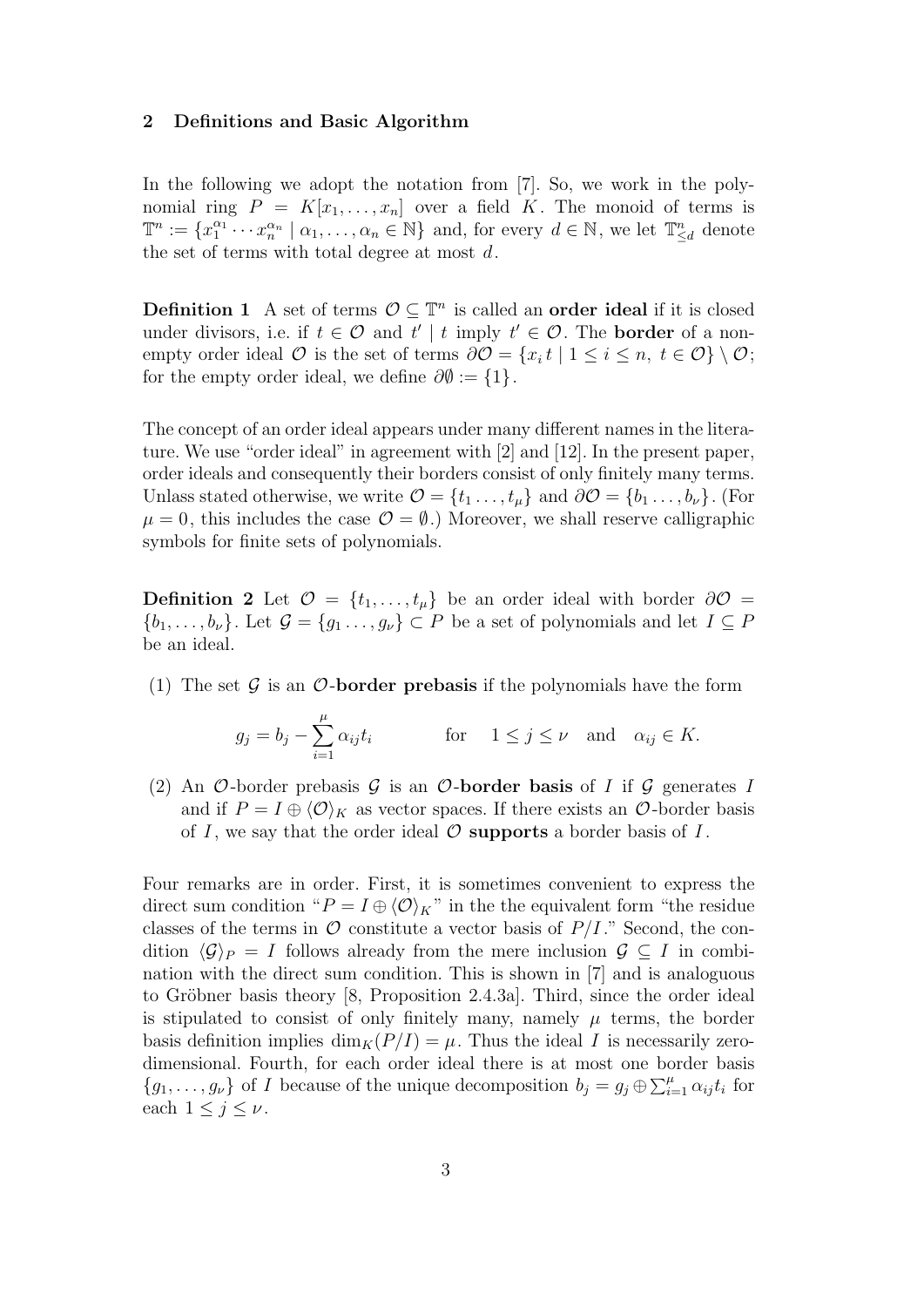In the termination proof of the Border Basis Algorithm below we require the following notions and result.

**Definition 3** Let  $\mathcal{G} = \{g_1, \ldots, g_\nu\}$  be an  $\mathcal{O}\text{-border prebasis as in Defini-}$ tion 2. Two prebasis polynomials  $g_k, g_\ell$  are **neighbors** if their border terms are related according to  $x_i b_k = x_j b_\ell$  or  $x_i b_k = b_\ell$  for some indeterminates  $x_i, x_j$ . Then, the corresponding **S-polynomials** are

$$
S(g_k, g_\ell) := x_i g_k - x_j g_\ell \quad \text{and} \quad S(g_k, g_\ell) := x_i g_k - g_\ell
$$

respectively.

#### Proposition 4 (Buchberger Criterion for Border Bases)

An O-border prebasis  $\mathcal{G} = \{g_1 \ldots, g_\nu\}$  is an O-border basis of an ideal I if and only if  $\mathcal{G} \subset I$  and, for each pair of neighboring prebasis polynomials, there are constant coefficients  $c_i \in K$  such that

$$
S(g_k, g_\ell) = c_1 g_1 + \ldots + c_\nu g_\nu.
$$

The proof and a detailed discussion of these notions are included in  $|6|$ .

It is helpful to understand the relationship between border bases and reduced Gröbner bases. So let us take a closer look at it. The Gröbner basis approach uses a term ordering  $\sigma$  and the set of leading terms  $LT_{\sigma} \{I\} = \{LT_{\sigma}(f) | f \in$  $I \setminus \{0\}\}\.$  The complementary set of terms  $\mathcal{O}_{\sigma}\{I\} := \mathbb{T}^n \setminus \overline{\text{LT}_{\sigma}\{I\}}\$ is an order ideal. Hence order ideals appear naturally in Gröbner basis theory.

Let  $\mathcal{O}_{\sigma}{I} = \{s_1, \ldots, s_{\mu}\}\.$  By Macaulay's Basis Theorem the residue classes  $\{\bar{s}_1,\ldots,\bar{s}_\mu\}$  form a vector basis of  $P/I$ ; equivalently, we have the direct sum decomposition  $P = I \oplus \langle \mathcal{O}_{\sigma} \{I\} \rangle_K$ . Now let  $\{\ell_1, \ldots, \ell_{\lambda}\} \subset \mathrm{LT}_{\sigma} \{I\}$  be the set of leading terms that are minimal in the sense that  $\ell_l \in \mathop{\rm LT}\nolimits_\sigma\{I\}$  while all proper divisors are in  $\mathcal{O}_{\sigma}\lbrace I \rbrace = \mathbb{T}^n \setminus \mathrm{LT}_{\sigma}\lbrace I \rbrace$ . The direct sum decomposition provides for each  $\ell_l$  a unique polynomial  $h_l$  and unique coefficients  $\beta_{il} \in K$ with  $\ell_l = h_l + \sum_i \beta_{il} s_i$  and this yields the reduced  $\sigma$ -Gröbner basis  $\{h_1, \ldots, h_\lambda\}$ of I. In the same way we obtain the  $\mathcal{O}_{\sigma}\{I\}$ -border basis  $\{g_1, \ldots, g_\nu\}$  from the decompositions  $b_j = g_j + \sum_i \alpha_{ij} s_i$  for each border term in  $\{b_1, \ldots, b_\nu\}$  $\partial(\mathcal{O}_{\sigma}{I}).$  Due to the minimal property, we have  $\ell_1, \ldots, \ell_{\lambda} \in \partial(\mathcal{O}_{\sigma}{I}),$  and the uniqueness of the decompositions implies  $\{h_1, \ldots, h_\lambda\} \subseteq \{g_1, \ldots, g_\nu\}$ . In this sense the  $\mathcal{O}_{\sigma}\lbrace I \rbrace$ -border basis of an ideal extends its reduced  $\sigma$ -Gröbner basis.

These observations motivate the following straightforward algorithm.

#### Proposition 5 (Basis Transformation Algorithm)

Let  $I \subseteq P$  be a zero-dimensional ideal and  $\mathcal{O} = \{t_1, \ldots, t_{\mu}\}\$ an order ideal.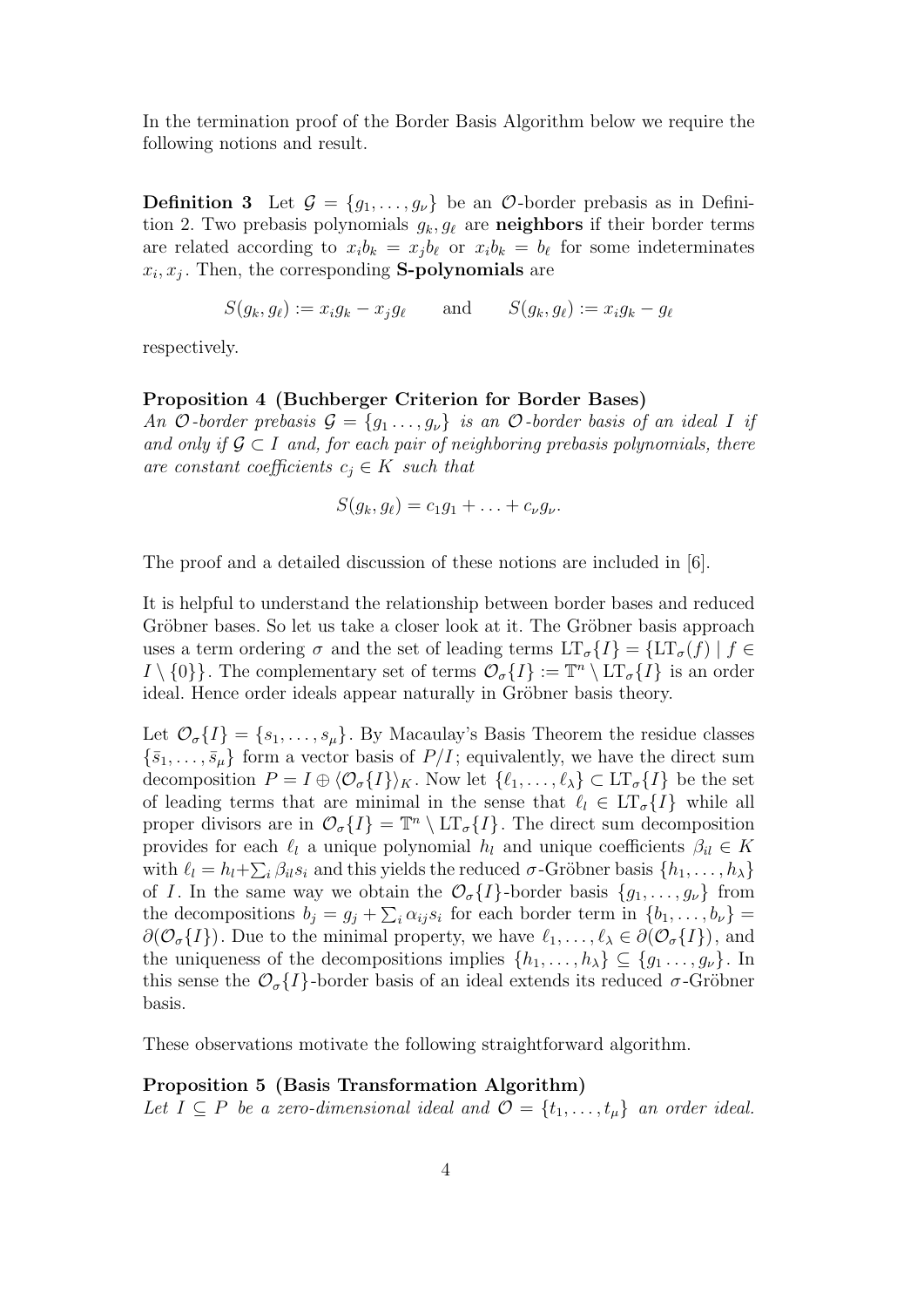The following algorithm checks whether  $\mathcal O$  supports a border basis of I and, in the affirmative, computes the  $\mathcal O$ -border basis  $\{g_1, \ldots, g_\nu\}$  of I.

- (T1) Choose a term ordering  $\sigma$  and compute  $\mathcal{O}_{\sigma}\lbrace I \rbrace := \mathbb{T}^n \setminus \mathrm{LT}_{\sigma}\lbrace I \rbrace$ .
- (T2) If  $|\mathcal{O}_{\sigma}{I}|\neq \mu$  then return "O has the wrong cardinality to support a border basis of  $I$ " and stop.
- (T3) Let  $\mathcal{O}_{\sigma}\lbrace I \rbrace = \lbrace s_1, \ldots, s_{\mu} \rbrace$ . For  $1 \leq m \leq \mu$ , compute the coefficients  $\tau_{im} \in$ K of the normal form  $\text{NF}_{\sigma,I}(t_m) = \sum_{i=1}^{\mu} \tau_{im} s_i$ . Let T be the matrix  $(\tau_{im})_{1\leq i,m\leq \mu}$ .
- (T4) If det  $\mathcal{T} = 0$  then return "O has the wrong form to support a border basis of  $I$ " and stop.
- (T5) Let  $\partial \mathcal{O} = \{b_1, \ldots, b_\nu\}$ . For  $1 \leq j \leq \nu$ , compute the coefficients  $\beta_{ij} \in K$ of  $NF_{\sigma,I}(b_j) = \sum_{i=1}^{\mu} \beta_{ij} s_i$ . Let  $\beta$  be the matrix  $(\beta_{ij})_{1 \leq i \leq \mu, 1 \leq j \leq \nu}$ .
- (T6) Compute  $(\alpha_{ij}) = \mathcal{T}^{-1} \mathcal{B}$ . Return  $g_j := b_j \sum_{i=1}^{\mu} \alpha_{ij} t_i$  for  $1 \leq j \leq \nu$ .

*Proof.* By Macaulay's basis theorem,  $|\mathcal{O}_{\sigma{I}}| = \dim_{K} P/I$ . Step (T2) checks whether  $\mathcal O$  has the correct number of terms to represent a vector basis of  $P/I$ . Step (T3) calculates the expansions of the vectors  $\bar{t}_i$  with respect to the vector basis  $\overline{\mathcal{O}}_{\sigma}(I) = \{\overline{s}_1, \ldots, \overline{s}_\mu\}$  of  $P/I$ :

$$
\bar{t}_i = \tau_{1i}\bar{s}_1 + \ldots + \tau_{\mu i}\bar{s}_{\mu} \quad \text{for} \quad 1 \le i \le \mu.
$$

In matrix notation,  $(\bar{t}_1 \dots \bar{t}_\mu) = (\bar{s}_1 \dots \bar{s}_\mu) \mathcal{T}$ . Therefore,  $\bar{\mathcal{O}}$  is a vector basis of  $P/I$ , if and only if T is invertible. Finally, the computation

$$
\bar{b}_j = (\bar{s}_1 \quad \dots \quad \bar{s}_\mu) \begin{pmatrix} \beta_{1j} \\ \vdots \\ \beta_{\mu j} \end{pmatrix} = (\bar{t}_1 \quad \dots \quad \bar{t}_\mu) \mathcal{T}^{-1} \begin{pmatrix} \beta_{1j} \\ \vdots \\ \beta_{\mu j} \end{pmatrix}
$$

in  $P/I$  implies that steps (T5) and (T6) produce the correct result.  $\Box$ 

The following example serves several purposes. First, it provides a particular instance of the preceding algorithm. Secondly, it demonstrates that not every order ideal of the correct cardinality supports a border basis. Thirdly, it presents a border basis that is not an  $\mathcal{O}_{\sigma}\{I\}$ -border basis. In other words, there are border bases that are not extensions of reduced Gröbner bases.

Example 6 This example appeared in a different context in [7]. Let I be the vanishing ideal of the five points  $(-1, 1)$ ,  $(1, 1)$ ,  $(0, 0)$ ,  $(1, 0)$ , and  $(0, -1)$  in  $\mathbb{A}^2(\mathbb{Q})$ . Let  $\sigma := \mathsf{DegRevLex}$ . Then  $\mathcal{O}_{\sigma}\lbrace I \rbrace = \lbrace 1, x, y, xy, y^2 \rbrace$  and hence  $\dim_{\mathbb{Q}} \mathbb{Q}[x,y]/I = 5$ . The bivariate set of terms  $\mathbb{T}^2$  contains seven order ideals with five elements, namely  $\mathcal{O}_1 = \{1, x, x^2, x^3, x^4\}, \ \mathcal{O}_2 = \{1, x, x^2, x^3, y\},\$  $\mathcal{O}_3 = \{1, x, y, y^2, y^3\}, \ \mathcal{O}_4 = \{1, y, y^2, y^3, y^4\} \ \mathcal{O}_5 = \{1, x, x^2, y, xy\}, \ \mathcal{O}_6 =$  $\{1, x, y, xy, y^2\}$ , and  $\mathcal{O}_7 = \{1, y, y^2, x, x^2\}$ . Applying the Basis Transformation Algorithm to all seven order ideals respectively, we obtain three classes of results: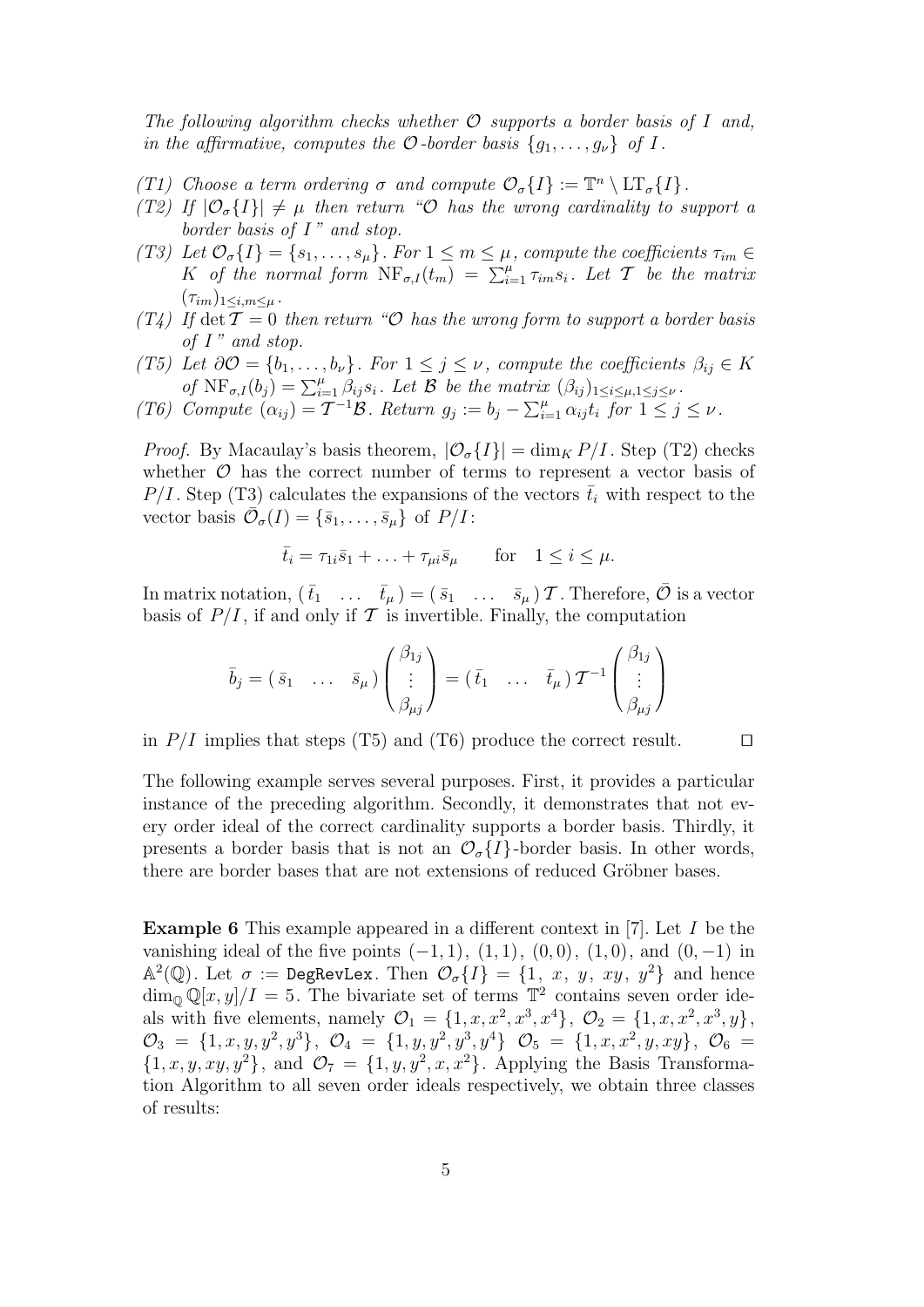The order ideals  $\mathcal{O}_1, \mathcal{O}_2, \mathcal{O}_3$ , and  $\mathcal{O}_4$  have the wrong form to support a border basis of  $I$  and, accordingly, the algorithm terminates in step  $(T4)$ . (This can also be seen as follows: the vanishing ideal I contains  $x^3 - x$  and  $y^3 - y$ , so  $\langle \mathcal{O}_i \rangle_K \cap I \neq 0$  for  $i = 1, 2, 3, 4$ .)

Next,  $\mathcal{O}_5$  and  $\mathcal{O}_6$  support border bases of I. The former consists of  $h_1 :=$  $x^3 - x$ ,  $h_2 := x^2y - x^2 - xy + x$ ,  $h_3 := y^2 - 2x^2 - 2xy + 2x + y$ , and  $h_4 := xy^2 - xy$ ; the latter comprises  $k_1 := x^2 + xy - \frac{1}{2}$  $\frac{1}{2}y^2 - x - \frac{1}{2}$  $\frac{1}{2}y, k_2 := xy^2 - xy, k_3 := y^3 - y,$ and  $k_4 := x^2y - \frac{1}{2}$  $\frac{1}{2}y^2 - \frac{1}{2}$  $\frac{1}{2}y$ . Both order ideals are of the form  $\mathcal{O}_{\sigma}{I}$ , for instance, with respect to lexicographical term orderings with  $y < x$  and  $x < y$ respectively. The first three polynomials constitute the reduced Gröbner basis respectively.

Finally, the calculation for  $\mathcal{O}_7$  produces the border basis  $g_1 := xy - \frac{1}{2}$  $rac{1}{2}y -$ 1  $\frac{1}{2}y^2 - x + x^2$ ,  $g_2 := xy^2 - \frac{1}{2}$  $rac{1}{2}y - \frac{1}{2}$  $\frac{1}{2}y^2 - x + x^2$ ,  $g_3 := x^3 - x$ ,  $g_4 := y^3 - y$ , and  $g_5 := x^2y - \frac{1}{2}$  $rac{1}{2}y - \frac{1}{2}$  $\frac{1}{2}y^2$  Note that this border basis consists of five polynomials in contrast to the two previous examples. Most importantly, this order ideal cannot be the complement of any  $LT_{\sigma}\lbrace I \rbrace$ : the leading term of  $q_1$  with respect to an arbitrary term ordering is  $x^2$  or  $y^2$ ; in either case,  $LT_{\sigma}\lbrace I \rbrace \cap \mathcal{O}_7 \neq \emptyset$ .

The Basis Transformation Algorithm is similar to the well-known FGLM Algorithm [3]: both compute an ideal basis from a known Gröbner basis via a vector basis transformation. However, there is a fundamental difference. While the FGLM Algorithm uses a  $\sigma$ -Gröbner basis of I to compute  $\mathcal{O}_{\tau}\{I\}$  term by term with respect to some new term ordering  $\tau$ , the Basis Transformation Algorithm requires the complete order ideal  $\mathcal O$  as input.

The Basis Transformation Algorithm is unsatisfactory since it significantly uses Gröbner basis calculations. In section 4 we present an algorithm that uses linear algebra instead. It is an adaptation of the algorithm by Mourrain described in the next section.

## 3 Mourrain's Generic Algorithm

Mourrain [10] proposed a generic algorithm for computing a more general concept than that of a border basis. For the reader's convenience, we list briefly the parts of his work that are pertinent to our approach. We slightly rephrase some material to prepare the ground for our adaptation.

**Definition 7** Let V and W be vector subspaces of P and let  $v_0 \in V$ .

(1) Let  $W^+ := W + x_1W + \ldots + x_nW$ .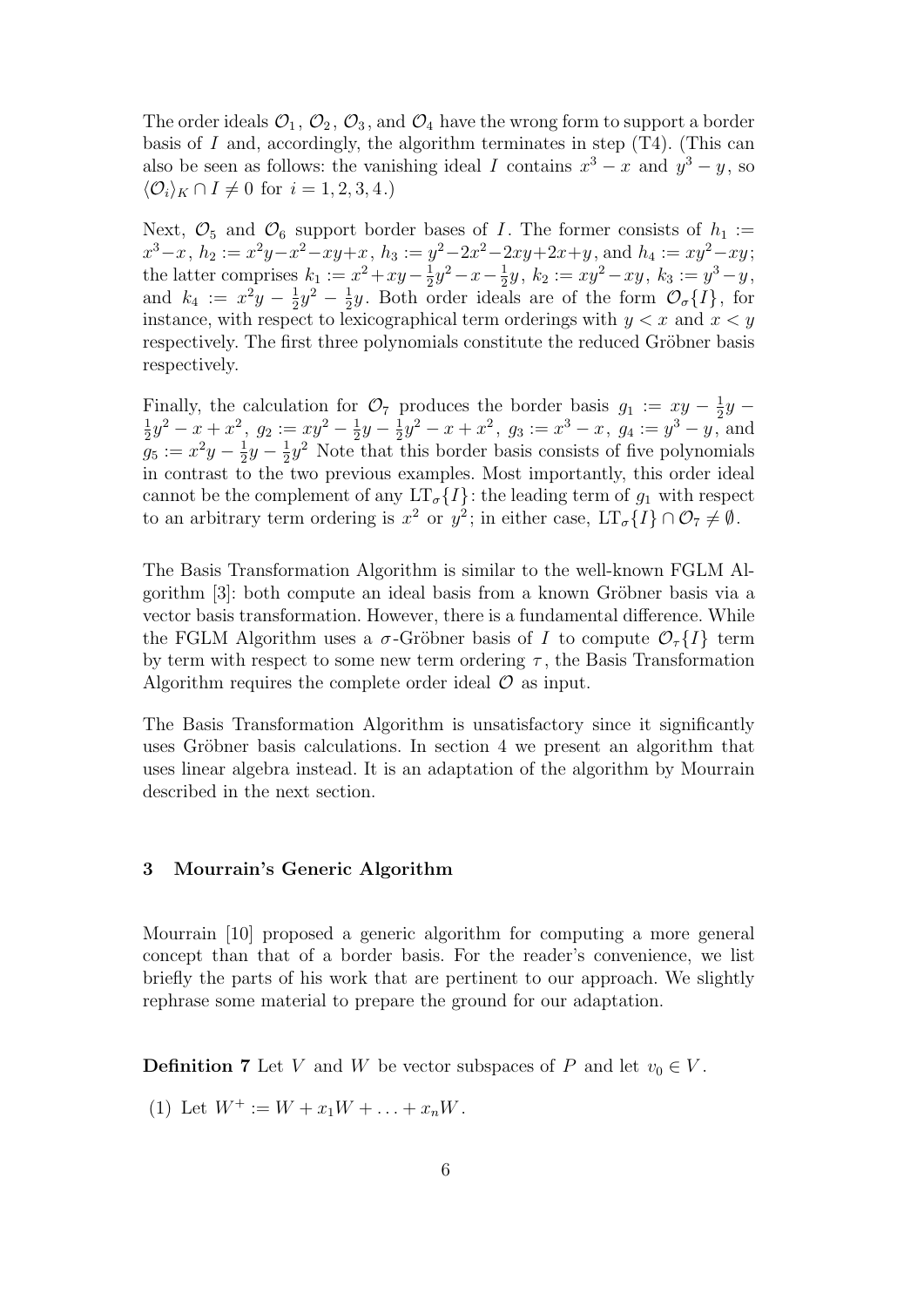(2) Inductively define the vector subspaces

$$
V_0 := \langle v_0 \rangle_K
$$
 and  $V_{k+1} := V_k^+ \cap V$  for  $k = 0, 1, 2, ...$ 

Then V is **connected to**  $v_0$  if the ascending chain  $V_0 \subseteq V_1 \subseteq V_2 \subseteq \ldots$ converges to V in the sense  $\bigcup_{k\geq 0} V_k = V$ .

When V is generated by a set of terms we also say that the set of terms is connected to  $v_0$ . The set of terms  $\{1, x, xy\}$  is connected to 1, but not an order ideal. In Mourrain's algorithm, sets of terms connected to 1 play the role that order ideals play in border basis theory. For easy reference, we introduce the following name.

**Definition 8** Let  $I ⊂ P$  be an ideal and  $B ⊂ P$  be a vector subspace. We call B a Mourrain base space for I if it is connected to 1 and if  $P = B \oplus I$ as vector spaces.

#### Proposition 9 (Mourrain's Generic Algorithm)

Let  $\mathcal{F} := \{f_1, \ldots, f_s\} \subset P$  be a set of polynomials that generates a zerodimensional ideal  $I = \langle \mathcal{F} \rangle_P$ . The following algorithm computes a Mourrain base space  $B$  for  $I$ .

- (M1) Determine a finite-dimensional vector subspace  $L \subseteq P$  that is connected to 1 and contains  $f_1, \ldots, f_s$ .
- (M2) Let  $K_0$  be the vector subspace  $\langle f_1, \ldots, f_s \rangle_K$ . Let  $\ell = 0$ .
- (M3) Compute  $K_{\ell+1} := K_{\ell}^+ \cap L$ .
- (M4) If  $K_{\ell+1} \neq K_{\ell}$  then increase  $\ell$  by 1 and go to step M3.
- (M5) Compute a vector subspace B connected to 1 such that  $L = B \oplus K_{\ell}$ .
- (M6) If  $B^+ \nsubseteq L$  then replace L with  $L^+$  and go to step 3. Otherwise return B and stop.

Mourrain [10] remarks on step M5, "since  $L$  is connected to 1, the vector space B connected to 1 and supplementary to  $K_*$  [=  $K_\ell$  in step M5] can be computed incrementally, starting from 1 (in the case where  $1 \notin K_*$ )." However, he does not specify how this computation should be effected. We are unaware of an example whose result is a set of terms connected to 1 but not an order ideal. The problem of making step M5 explicit is the starting point for the development of the border basis algorithm in the next section.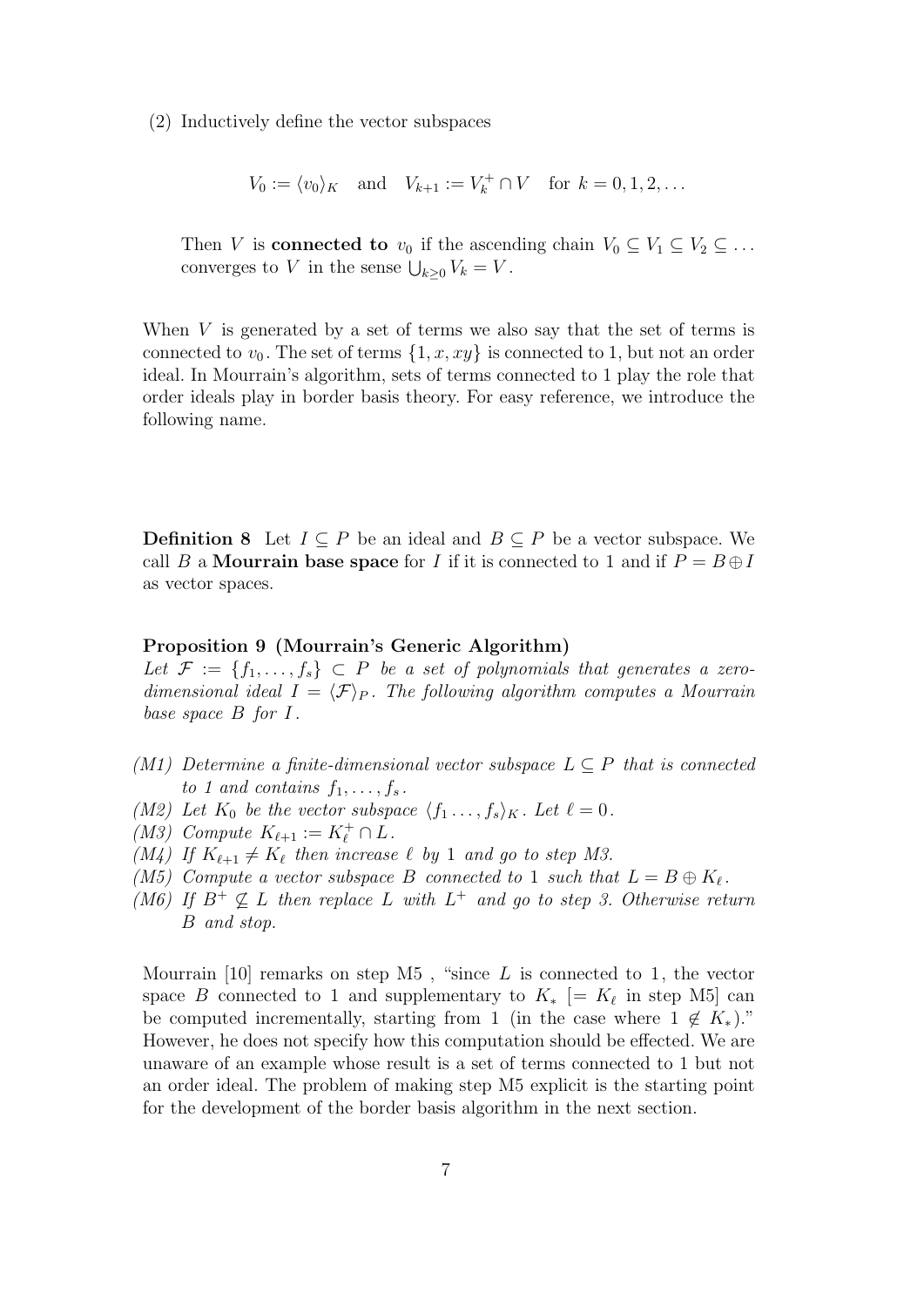#### 4 The Border Basis Algorithm

The K-linear span  $\langle \mathcal{O} \rangle_K$  of an order ideal  $\mathcal O$  is connected to 1. Thus Mourrain's framework relates to the border basis setting. Indeed, in this section we present an adaptation of Mourrain's algorithm to border bases. To do so, we serve the algorithm in easily digestible pieces. We begin with distilling a fundamental concept from Mourrain's generic algorithm.

**Definition 10** Let  $F \subseteq L$  be vector subspaces of P. We think of L as the universe in which our calculations are taking place. Define inductively the vector subspaces

$$
F_0 := F
$$
 and  $F_{k+1} := F_k^+ \cap L$  for  $k = 0, 1, 2, ...$ 

The union  $F_L := \bigcup_{k \geq 0} F_k$  of the ascending chain  $F_0 \subseteq F_1 \subseteq F_2 \subseteq \ldots$  is called the L-stable span of F. In particular, if  $\mathcal{F} := \{f_1, \ldots, f_s\}$  is a set of polynomials spanning  $F = \langle \mathcal{F} \rangle_K$ , then we also write  $\mathcal{F}_L$  instead of  $F_L$ .

This definition is motivated by the special case  $L = P$  in which the P-stable span equals the ideal generated by  $\mathcal{F}$ , i.e.  $F_P = \langle f_1, \ldots, f_r \rangle_P$ . But of course, to keep things computable, we prefer finite-dimensional universes  $L$ . Let us collect some basic properties of stable spans that will come in handy later.

**Lemma 11** Let  $F \subseteq G \subseteq U \subseteq L$  be vector subspaces of P. Then the following relations hold.

$$
F \subseteq F_L
$$
,  $F_L = (F_L)_L$ ,  $F_L \subseteq G_L$ ,  $F_U \subseteq F_L$ , and  $F_L = (F_U)_L$ .

Proof. The first two relations are immediate consequences of the stable span's definition. Next, let  $F_0 := F$  and  $F_{k+1} := F_k^+ \cap L$  for  $k \in \mathbb{N}$ . Analogously define  $G_k$  for  $k \in \mathbb{N}$ . From  $F \subseteq G$  and  $F_{k+1} = F_k^+ \cap L \subseteq G_k^+ \cap L = G_{k+1}$ we deduce inductively  $F_k \subseteq G_k$  for all k. Hence  $F_L = \bigcup_k F_k \subseteq \bigcup_k G_k = G_L$ which proves the third relation. The similar proof of the fourth is skipped.

To derive the last relation, apply the third relation to  $F \subseteq F_U$  to obtain  $F_L \subseteq (F_U)_L$ . The converse inclusion follows from forming the L-stable spans of both sides of  $F_U \subseteq F_L$ .

The last property shows that the L-stable span can be computed from the U -stable span instead of from scratch.

Our next goal is to describe explicitly how to compute the stable span for the particular universe  $L = \langle \mathbb{T}_{\le d}^n \rangle_K$ . This includes the repeatedly occuring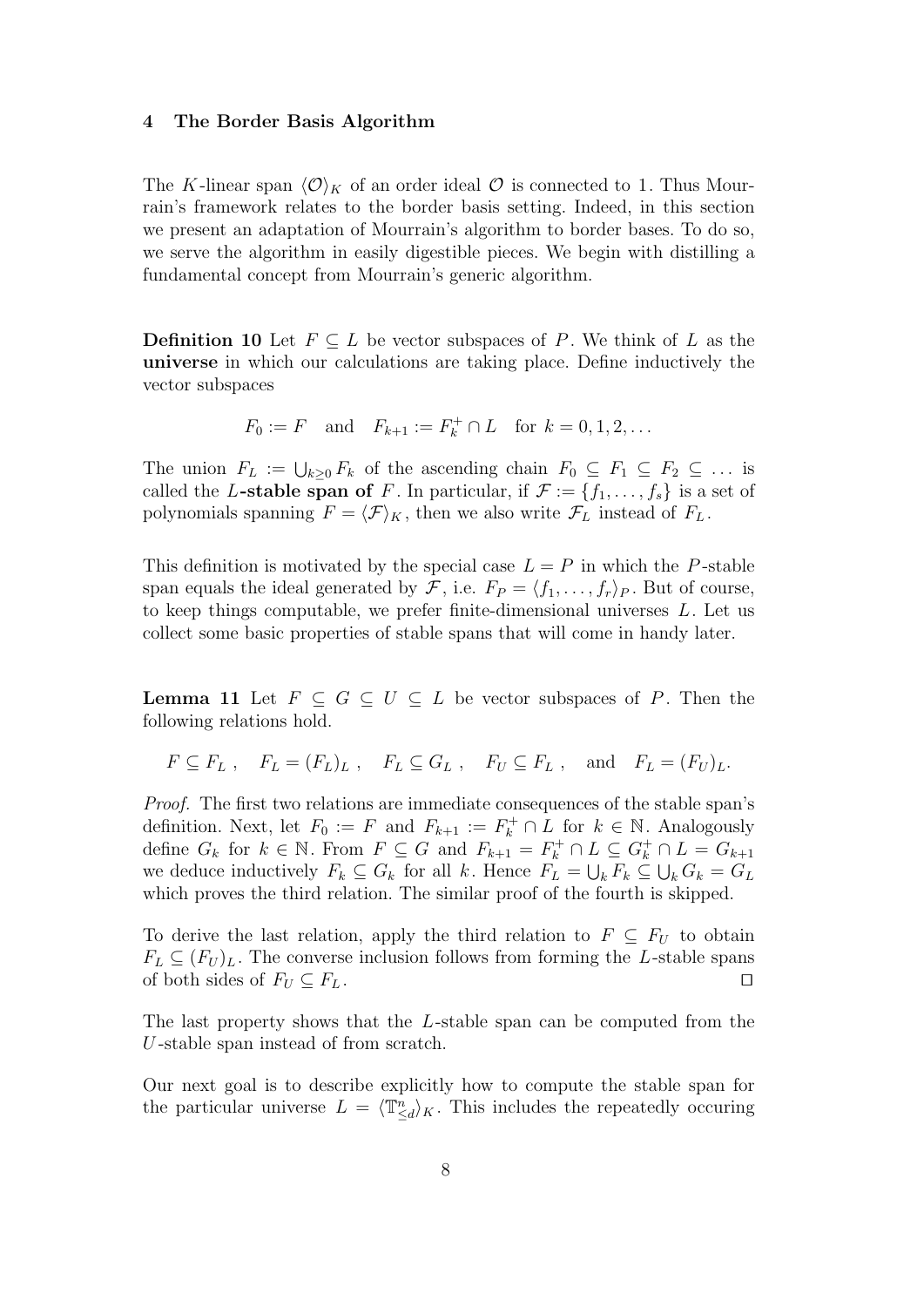subproblem of computing a basis extension for vector spaces  $\langle \mathcal{V} \rangle_K \subseteq \langle \mathcal{V} \cup$  $\mathcal{G}_K$  where V is a basis of the smaller space and G comprises the additional generators. For this computation we use Gaussian elimination in the following form.

**Lemma 12** Let  $\sigma$  be a term ordering and  $\mathcal{V} = \{v_1, \ldots, v_r\} \subset P \setminus \{0\}$  a finite set of polynomials with pairwise different leading terms and leading coefficients equal to 1. Let  $\mathcal{G} = \{g_1, \ldots, g_s\} \subset P$  be a finite set of polynomials. The following algorithm computes a finite set  $W \subset P$  with leading coefficients equal to 1 and such that  $V \cup W$  has pairwise different leading terms and  $\langle \mathcal{V} \cup \mathcal{W} \rangle_K = \langle \mathcal{V} \cup \mathcal{G} \rangle_K$ . (The set  $\mathcal{V}$  or  $\mathcal{W}$  may be empty.)

- (1) Let  $\mathcal{H} := \mathcal{G}$  and  $\rho := 0$ .
- (2) If  $\mathcal{H} = \emptyset$  then return  $\mathcal{W} := \{v_{r+1}, \ldots, v_{r+\rho}\}\$  and stop.
- (3) Choose  $f \in \mathcal{H}$  and remove it from  $\mathcal{H}$ . Let  $i := 1$ .
- (4) If  $f = 0$  or  $i > r + \rho$  then go to step 7.
- (5) If  $LT_{\sigma}(f) = LT_{\sigma}(v_i)$  then replace f with  $f LC_{\sigma}(f) \cdot v_i$ , reset  $i := 1$ and go to step 4.
- (6) Increase  $i$  by 1, and go to step 4.
- (7) If  $f \neq 0$  then increase  $\varrho$  by 1, and put  $v_{r+\varrho} := f/LC_{\sigma}(f)$ . Continue with step 2.

Proof. The algorithm maintains the following invariant: The leading terms of the polynomials  $v_1, \ldots, v_{r+\varrho}$  are pairwise different and

$$
\langle \{v_1, \ldots, v_{r+\varrho}\} \cup \{f\} \cup \mathcal{H} \rangle_K = \langle \mathcal{V} \cup \mathcal{G} \rangle_K. \tag{1}
$$

In the beginning, when f is still undefined, interpret  $\{f\}$  as the empty set.

The loop of steps  $4-6$  is finite, since in each iteration either i increases or it is reset along with a reduction of the leading term of  $f$ . The latter can happen only finitely many times, since  $\sigma$  is a well ordering. Hence after finitely many iterations  $i$  is not reset anymore and, eventually, surpasses the unchanged upper bound  $r + \rho$ . The reduction in step 5 does not alter the span in equation (1) and, when the loop terminates, either  $f = 0$  or  $LT_{\sigma}(f) \notin \{LT_{\sigma}(v_1) \ldots, LT_{\sigma}(v_{r+\rho})\}.$  Also, the loop of steps 2–7 terminates: the set  $\mathcal H$  is initialized as the finite set  $\mathcal G$  and then each iteration removes one element from  $H$  while no elements are added. Thus, the whole algorithm terminates.

At termination,  $\mathcal{H} = \emptyset$  and  $\{f\} \subseteq \{0, v_{r+\varrho}\}\$ , so the invariant verifies the algorithm's correctness.  $\Box$ 

The reason for using vector bases with pairwise different leading terms is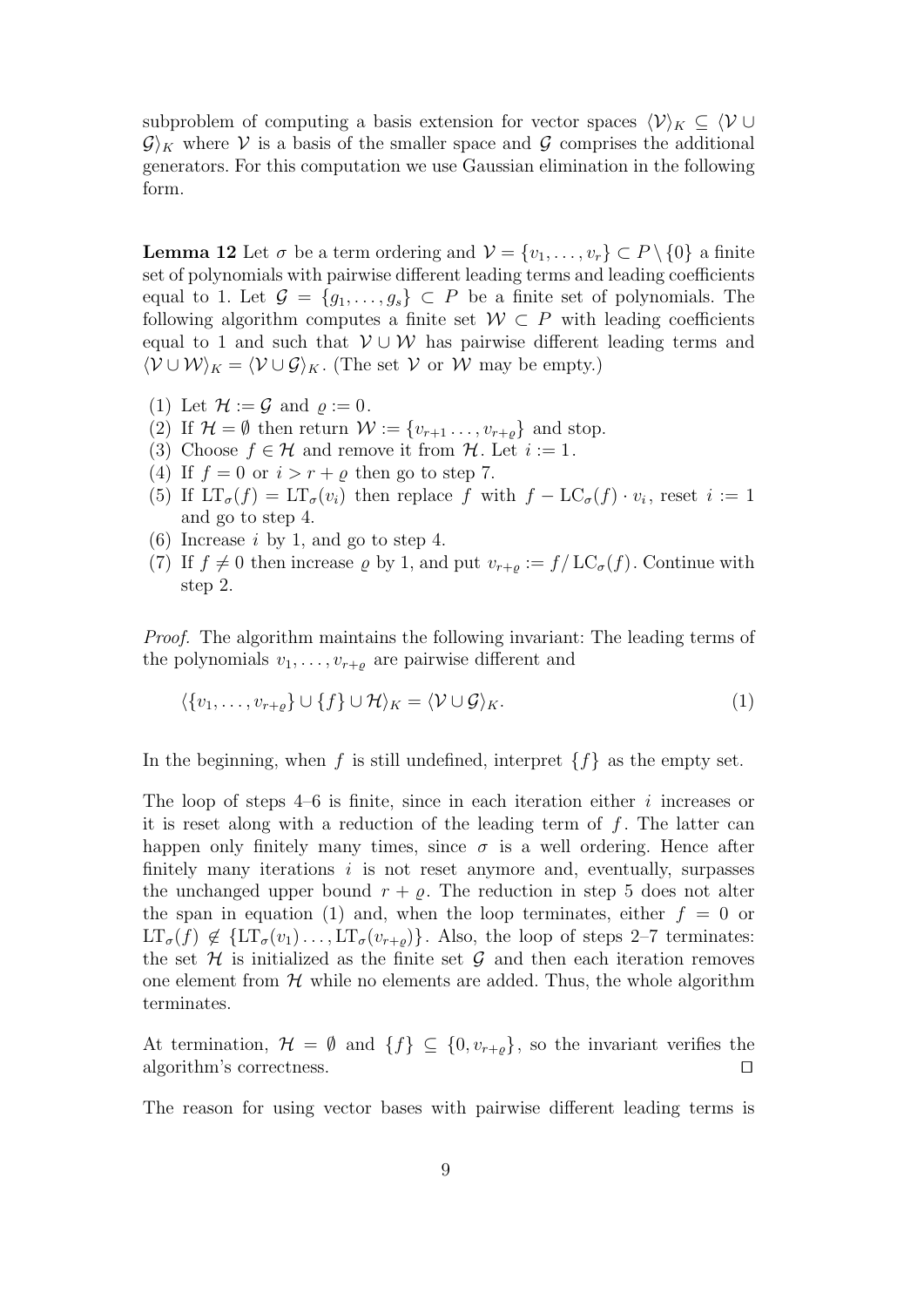the following: if  $\mathcal{V} = \{v_1, \ldots, v_r\}$  is a basis of a vector subspace  $V \subseteq P$  with pairwise different leading terms then the set  $LT_{\sigma}\{V\} := \{LT_{\sigma}(v) | v \in V \setminus \{0\}\}\$ of leading terms of elements of V equals the set of leading terms of its basis  $LT_{\sigma} \{ \mathcal{V} \} := \{ LT_{\sigma}(v_1), \ldots, LT_{\sigma}(v_r) \}.$ 

Next, we must make the <sup>+</sup>-operation on a vector subspace  $\langle \mathcal{F} \rangle_K \subset P$  more explicit. So we abuse notation and also define a  $+$ -operation on a set of polynomials  $\mathcal{F} := \{f_1, \ldots, f_r\}$  by letting  $\mathcal{F}^+ := \mathcal{F} \cup x_1 \mathcal{F} \cup \ldots \cup x_n \mathcal{F}$ . Thus we have  $\langle \mathcal{F} \rangle_K^+ = \langle \mathcal{F}^+ \rangle_K$ .

# Proposition 13 (Computing a Stable Span)

Let  $\mathcal{F} := \{f_1, \ldots, f_r\} \subset P$  and  $L := \langle \mathbb{T}_{\leq d}^n \rangle_K$  with  $f_1, \ldots, f_r \in L$ , i.e. such that  $d \geq \max\{\deg f_i \mid 1 \leq i \leq r\}$ . Let  $\sigma$  be a degree-compatible term ordering. The following algorithm computes a vector basis V of the stable span  $\mathcal{F}_L$ . Moreover, the basis vectors have pairwise different leading terms.

- (1) Compute a vector basis  $V$  of  $\langle \mathcal{F} \rangle_K$  with pairwise different leading terms. (Apply the lemma to  $V = \emptyset$  and  $\mathcal{G} := \mathcal{F}$ .)
- (2) Compute a basis extension  $\mathcal{W}' := \{v'_{r+1} \ldots, v'_{r+\varrho'}\}$  for  $\langle \mathcal{V} \rangle_K \subseteq \langle \mathcal{V}^+ \rangle_K$  so that the elements of  $\mathcal{V} \cup \mathcal{W}'$  have pairwise different leading terms. (Apply the lemma to  $\mathcal V$  and  $\mathcal G := \mathcal V^+ \setminus \mathcal V$ .
- (3) Let  $W := \{v_{r+1}, \ldots, v_{r+\varrho}\} := \{v \in \mathcal{W}' \mid \deg(v) \leq d\}.$
- (4) If  $\rho > 0$  then replace V with  $V \cup W$ , increase r by  $\rho$ , and go to step 2.
- (5) Return  $\mathcal V$ .

Proof. Steps 2–4 maintain the following loop invariant. Each iteration of the loop of steps 2–4 starts with a finite set  $V$  with pairwise different leading terms and computes a finite set W such that  $V \cup W$  has pairwise different leading terms and

$$
\langle \mathcal{V} \rangle_K \subseteq \langle \mathcal{V} \cup \mathcal{W} \rangle_K = \langle \mathcal{V}^+ \rangle_K \cap L \subseteq L.
$$

In particular,  $V \cup W$  is a vector basis of  $\langle V^{\dagger}\rangle_K \cap L$ .

By Lemma 12, step 1 computes a finite set  $V$  with pairwise different leading terms. So the loop invariant is correctly initialized. By the same lemma, step 2 determines a vector basis extension  $\mathcal{W}'$  such that  $\mathcal{V} \cup \mathcal{W}'$  is a vector basis of  $\langle \mathcal{V} \rangle_K^+$  with pairwise different leading terms. Then step 4 intersects this subspace with  $L$  by discarding the polynomials of degree larger than  $d$ ; here we use the degree-compatibility of  $L = \langle \mathbb{T}_{\le d}^n \rangle_K$  and of  $\sigma$ .

Another iteration is called in step 4 if and only if a non-empty basis extension  $W'$  has been computed. Since r increases by a positive  $\rho$  with each new iteration while the upper bound  $r < \dim_K L$  stays constant, this loop terminates. After termination the loop invariant becomes  $\langle V \rangle_K = \langle V \rangle_K^+ \cap L$  which proves correctness.  $\Box$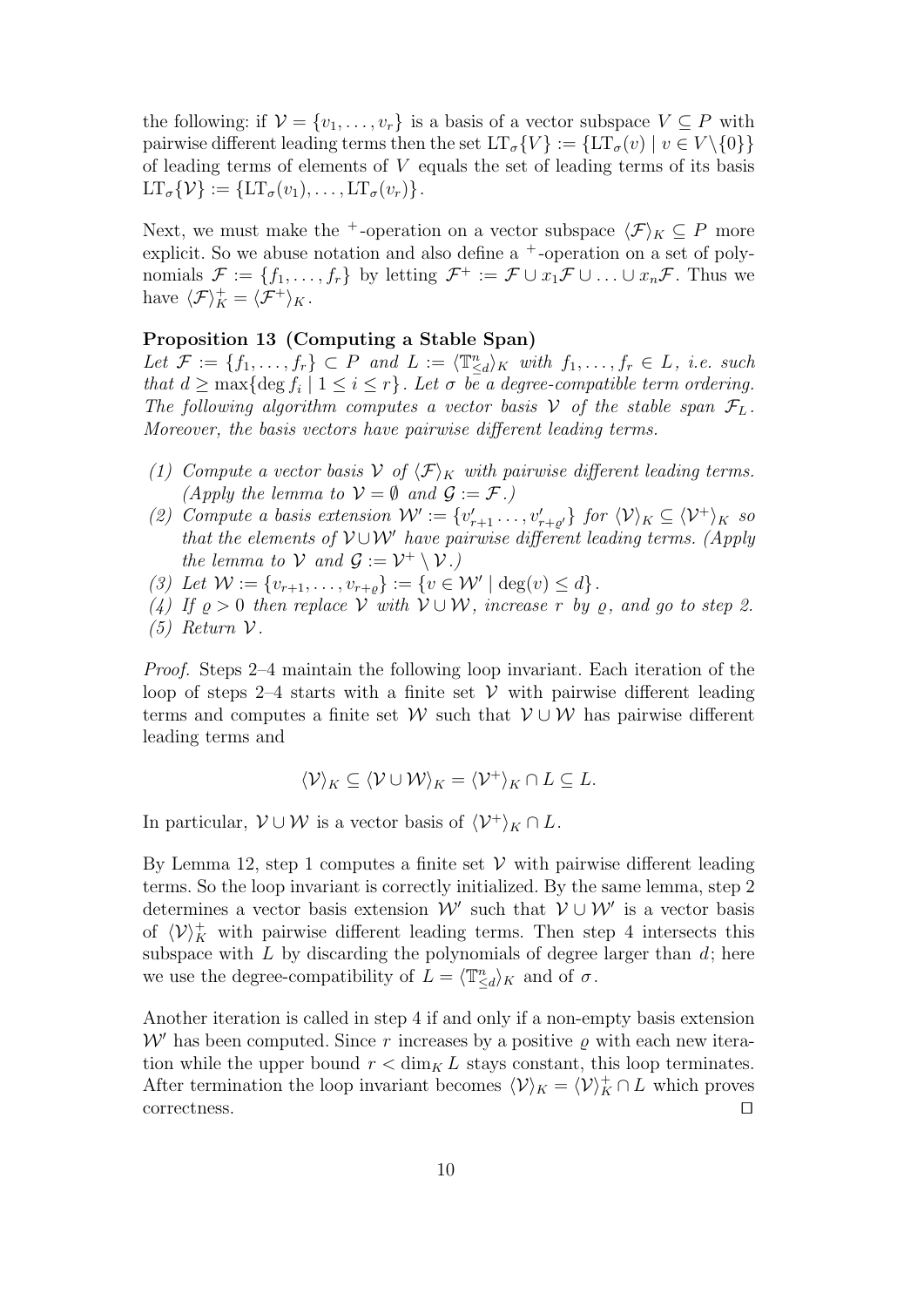The stable span  $\mathcal{F}_L$  is contained in L as well as in the ideal generated by  $\mathcal{F}$ , i.e.  $\mathcal{F}_L \subseteq L \cap \langle \mathcal{F} \rangle_P$ . The following example shows that this inclusion can be strict and that, in insufficiently large universes, this approximation depends on the set of generators  $\mathcal F$  and not only on the generated ideal  $\langle \mathcal F \rangle_P$ .

**Example 14** Let  $\mathcal{F} := \{f_1, f_2, f_3\}$  with  $f_1 := x^2y^2 + 1$ ,  $f_2 := x^4$ , and  $f_3 := y^4$ . Also, let  $\mathcal{H} := \{1\}$ . The sets  $\mathcal F$  and  $\mathcal H$  generate the same trivial ideal  $\langle 1 \rangle_P$  because  $1 = f_2 \cdot f_3 - f_1^2 + 2f_1$ .

- (1) Let  $L := \langle \mathbb{T}_{\leq 4}^n \rangle_K$ . Then  $\mathcal{F}_L = \langle \mathcal{F} \rangle_K$  with  $\dim_K \mathcal{F}_L = 3$ , while  $\mathcal{H}_L = L$ with  $\dim_K \mathcal{H}_L = 10$ .
- (2) Let  $L := \langle \mathbb{T}_{\leq 5}^n \rangle_K$ . Then  $\mathcal{F}_L = L = \mathcal{H}_L$ .

The above computation of the stable span also includes information about an order ideal that is a candidate for supporting a border basis.

**Proposition 15** Let  $\mathcal{F} := \{f_1, \ldots, f_s\} \subset P$  and let  $L = \langle \mathbb{T}_{\le d}^n \rangle_K$  such that  $\mathcal{F} \subseteq L$ . Then there exists an order ideal  $\mathcal{O}$  such that

$$
L=\mathcal{F}_L\oplus \langle \mathcal{O}\rangle_K.
$$

Namely, if  $\sigma$  is a degree-compatible term ordering and  $\mathcal{V} := \{v_1, \ldots, v_r\}$  a vector basis of  $\mathcal{F}_L$  with pairwise different leading terms then  $LT_{\sigma} \{F_L\}$  is closed under multiples in L, i.e. if  $t \in \mathbb{T}_{\leq d}^n$  and  $LT_{\sigma}(v) \mid t$  for some  $v \in \mathcal{F}_L$ then  $t = LT_{\sigma}(w)$  for some  $w \in \mathcal{F}_L$ . Dually this states that  $\mathcal{O} = \mathbb{T}_{\leq d}^n \setminus$  $\{\operatorname{LT}_{\sigma}(v_1), \ldots, \operatorname{LT}_{\sigma}(v_r)\}\$  is an order ideal. It also satisfies the above direct sum decomposition.

*Proof.* The definition of  $\mathcal{O}$  and Steinitz's exchange lemma yield

$$
L = \langle \mathop{\rm LT}\nolimits_{\sigma}(v_1), \ldots \mathop{\rm LT}\nolimits_{\sigma}(v_r) \rangle_K \oplus \langle \mathcal{O} \rangle_K = \langle v_1, \ldots v_r \rangle_K \oplus \langle \mathcal{O} \rangle_K = \mathcal{F}_L \oplus \langle \mathcal{O} \rangle_K.
$$

To prove the order ideal property of  $\mathcal{O}$ , we show dually that for each term  $t \in \mathbb{T}^n \setminus \mathcal{O}$  and each indeterminate  $x_i$  the product  $x_i t$  is in  $\mathbb{T}^n \setminus \mathcal{O}$ . Since  $\mathcal{O} \subseteq \mathbb{T}_{\leq d}^n$ , we only have to consider the case  $x_i t \in \mathbb{T}_{\leq d}^n$ . As  $t \notin \mathcal{O}$ , there is a basis element  $v \in \mathcal{V}$  such that  $t = LT_{\sigma}(v)$ . We have  $x_i v \in \mathcal{V}^+ \subseteq \mathcal{F}_L^+$  and, by case consideration,  $LT_{\sigma}(x_i v) = x_i t \in \mathbb{T}_{\leq d}^n$ . Since  $\sigma$  is degree-compatible,  $x_i v \in \langle \mathbb{T}_{\le d}^n \rangle_K = L$ . Thus,  $x_i v \in \mathcal{F}_L^+ \cap L = \mathcal{F}_L$ , and therefore  $LT_{\sigma}(x_i v) \in$  $LT_{\sigma}\{\mathcal{F}_L\} = LT_{\sigma}\{\mathcal{V}\}\$  which shows  $x_i \vec{t} \in \mathbb{T}_{\leq d}^n \setminus \mathcal{O}$ .

The next proposition presents the statement that will serve as stop criterion in the Border Basis Algorithm below. It checks whether the candidate order ideal actually supports a border basis. Note how the special case  $L = P$  and  $I = I$  resembles the definition of a border basis.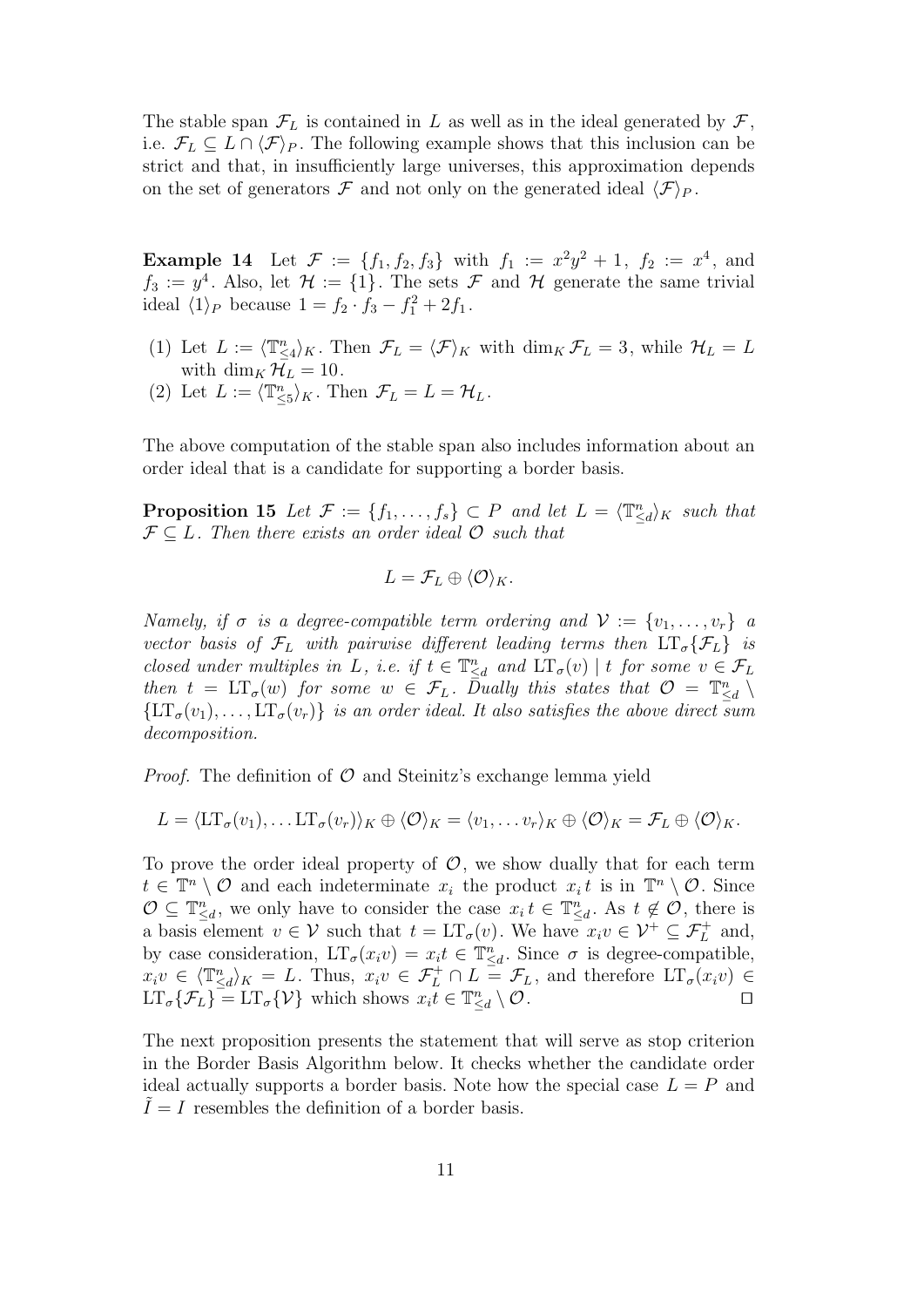**Proposition 16** Let L be a vector subspace of P. Let  $\tilde{I}$  be a vector subspace of a zero-dimensional ideal  $I \subseteq P$  such that  $\tilde{I}^+ \cap L = \tilde{I}$  and  $\langle \tilde{I} \rangle_P = I$  (In a sense,  $\tilde{I}$  is an L-stable approximation of I). Let  $\mathcal{O} = \{t_1, \ldots, t_{\mu}\}\$ be an order ideal such that

$$
L=\tilde{I}\oplus\langle \mathcal{O}\rangle_K.
$$

If  $\partial \mathcal{O} \subset L$  then  $\mathcal{O}$  supports a border basis of I.

*Proof.* For each border term  $b_j \in \partial \mathcal{O} \subseteq L$  the direct sum decomposition defines a polynomial  $g_j \in I$  according to

$$
b_j = g_j + \sum_{i=1}^m \alpha_{ij} t_i \in \tilde{I} \oplus \langle \mathcal{O} \rangle_K.
$$

By construction,  $G := \{g_1, \ldots, g_\nu\}$  is an  $\mathcal{O}\text{-border prebasis.}$ 

Consider two neighboring prebasis polynomials  $g_k, g_\ell$ . The support of their S-polynomial  $S(g_k, g_\ell) \in \tilde{I}^+$  is contained in  $\mathcal{O}^+$ . Hence there are coefficients  $c_j \in K$  such that  $h := S(g_k, g_\ell) - \sum_{j=1}^\nu c_j g_j$  has its support in  $\mathcal{O}$ . Then  $h \in \tilde{I}^+ \cap \langle \mathcal{O} \rangle_K = \tilde{I}^+ \cap L \cap \langle \mathcal{O} \rangle_K = \tilde{I} \cap \langle \mathcal{O} \rangle_K = \{0\}.$  By the Buchberger Criterion for Border Bases, G is a border basis of  $\langle \tilde{I} \rangle_P = I$ .

We have to deal with one more technicality. The following reduction process transforms a suitable set of polynomials into the wanted border basis.

# Proposition 17 (Final Reduction Algorithm)

Let  $\mathcal{F} = \{f_1, \ldots, f_s\} \subset P$  be a system of generators of a zero-dimensional ideal I. Let  $\sigma$  be a degree-compatible term ordering. Let L be an order ideal (e.g.  $L = \mathbb{T}_{\leq d}^n$ ),  $\mathcal V$  a vector basis of the span  $\mathcal F_L$  with pairwise different leading terms, and let  $\mathcal{O} := L \setminus \mathrm{LT}_{\sigma}(\mathcal{V})$  such that

 $L = \mathcal{F}_L \oplus \langle \mathcal{O} \rangle_K$  and ∂ $\mathcal{O} \subset L$ .

Then the following algorithm computes the  $\mathcal{O}_{\sigma}{I}$ -border basis  $\{g_1, \ldots, g_\nu\}$ .

- $(F1)$  Let  $\mathcal{V}_R := \emptyset$ .
- (F2) If  $V = \emptyset$  then go to step (F8).
- $(F3)$  Determine in V the element v with minimal leading term. Remove it from  $\mathcal V$ .
- $(F4)$  Let  $\mathcal{H} := \text{Supp}(v) \setminus (\{\text{LT}_{\sigma}(v)\} \cup \mathcal{O}).$
- (F5) If  $\mathcal{H} = \emptyset$  then append  $v / LC_{\sigma}(v)$  to  $\mathcal{V}_R$  and go to step (F2).
- (F6) For each  $h \in \mathcal{H}$  determine  $w_h \in \mathcal{V}_R$  and  $c_h \in K$  such that  $LT_{\sigma}(w) = h$ and  $h \notin \text{Supp}(v - c_h \cdot w_h)$ .
- (F7) Replace v with  $v \sum_h c_h \cdot w_h$ , append  $v / LC_{\sigma}(v)$  to  $\mathcal{V}_R$  and go to step (F2).
- (F8) Let  $\partial \mathcal{O} = \{b_1, \ldots, b_\nu\}$ . Determine for each  $b_j \in \partial \mathcal{O}$  the polynomial  $g_j \in \mathcal{V}_R$  with  $b_j = \mathop{\rm LT}\nolimits_\sigma(g_j)$ . Return  $g_1, \ldots, g_\nu$ .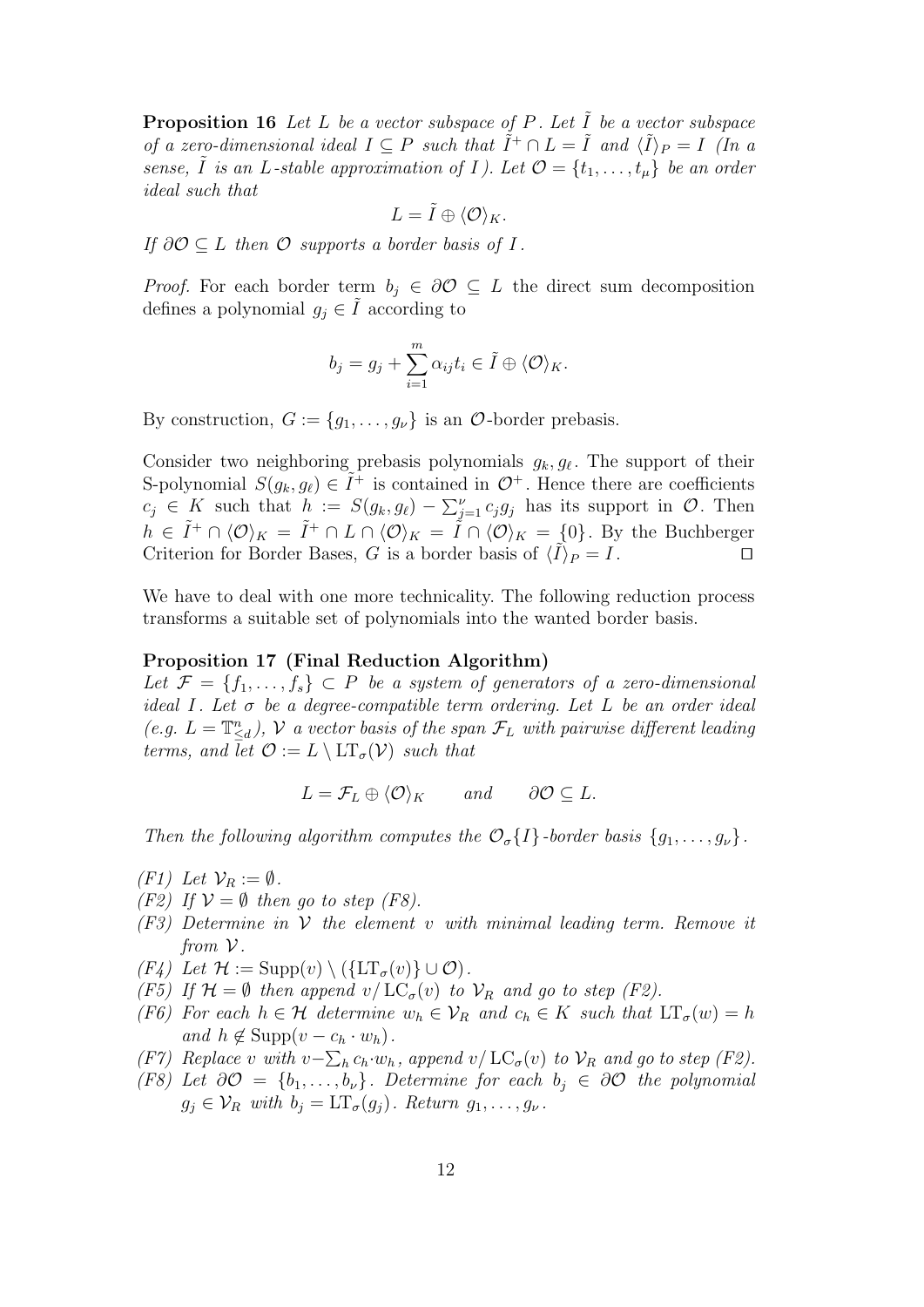*Proof.* The hypotheses give a vector basis V of  $\mathcal{F}_L$  so that for each  $b_j \in \partial \mathcal{O}$ there is an  $h_j \in V$  with  $b_j = LT_{\sigma}(h_j)$ . We have almost reached our goal, but it is still possible that Supp $(h_i)$  contains terms outside  $\{b_i\} \cup \mathcal{O}$ . The algorithm reduces these unwanted terms.

The loop of steps (F2)–(F7) maintains the invariant  $\langle V \cup \{v\} \cup V_R \rangle_K = \mathcal{F}_L$ where the set  $\mathcal{V} \cup \{v\} \cup \mathcal{V}_R$  has pairwise different leading terms. (In the beginning, when v is undefined, interpret  $\{v\}$  as the empty set.) Moreover, the elements of  $\mathcal{V}_R$  are polynomials g with  $\text{Supp}(g) \subseteq \{LT_{\sigma}(g)\} \cup \mathcal{O}$  and  $LC_{\sigma}(g) = 1$ . This invariant property holds prior to the first iteration since the first part of the algorithm computed  $V$  as a vector basis of  $\mathcal{F}_L$  with pairwise different leading terms and step  $(F1)$  defines  $\mathcal{V}_R$  as the empty set. Each iteration removes from  $V$  the element v with minimal leading term. Thus, if Supp(v) contains a term outside  $\{\mathop{\rm LT}\nolimits_{\sigma}(v)\}\cup\mathcal{O}$  then it is necessarily the leading term of some element in  $\mathcal{V}_R$ : it must be in  $\mathbb{T}_{\leq d}^n \setminus \mathcal{O} = \mathop{\rm LT}\nolimits_\sigma\{\mathcal{F}_L\},\$ which equals  $LT_{\sigma}\{\mathcal{V} \cup \{v\} \cup \mathcal{V}_R\}$ , while it cannot be in  $LT_{\sigma}\{\{v\} \cup \mathcal{V}\}$  by the minimal property of  $LT_{\sigma}(v)$ . Hence w and c in step (F6) do exist as stated. The loop of steps  $(F2)$ – $(F7)$  is finite since each iteration removes one element from the finite set  $\mathcal V$ . At termination the invariant proves that we have obtained a vector basis  $\mathcal{V}_R$  of  $\mathcal{F}_L$  with pairwise different leading terms and that  $\text{Supp}(g) \subseteq \{LT_{\sigma}(g)\} \cup \mathcal{O}$  for all  $g \in \mathcal{V}_R$ .

We have found polynomials  $g_j \in \mathcal{V}_R \subseteq \mathcal{F}_L \subseteq I$  with  $\text{Supp}(g_j) \subseteq \text{LT}_{\sigma}(g_j) \cup \mathcal{O}$ , with  $LC_{\sigma}(g_i) = 1$ , and  $\{LT_{\sigma}(g_1), \ldots LT_{\sigma}(g_{\nu})\} = \partial \mathcal{O}$ . By our hypotheses and Proposition 16, the order ideal  $\mathcal O$  supports a border basis. Due to the border basis uniqueness, the computed polynomials  $g_1, \ldots, g_\nu$  constitute this  $\mathcal O$ -border basis.  $\Box$ 

This Final Reduction Algorithm is more subtle than it may appear at first sight. The information contained in  $V$  is not limited to having for each border term one polynomial having this term in its support. In trying to get rid of the term ordering, we contemplated the following question.

Let I be a zero-dimensional ideal and  $\mathcal O$  an order ideal that supports a border basis of I. Let  $\partial \mathcal{O} = \{b_1, \ldots, b_\nu\}$  and  $v_1, \ldots, v_\nu \in I$  be polynomials with  $b_i \in \text{Supp}(v_i)$  for all  $1 \leq j \leq \nu$ . Can there be an algorithm that computes the O-border basis  $\{g_1 \ldots, g_\nu\}$  of  $I$ ?

The answer is negative. For example, consider the monomial ideal  $I := \langle x^2, y \rangle_F$ in  $P := K[x, y]$ . The order ideal  $\mathcal{O} = \{1, x\}$  supports the border basis  $\{y, xy, x^2\}$  and I contains the polynomials  $y, xy, x^2 + x^3$ . Clearly, there is no way to obtain the basis polynomial  $x^2$  via reductions using only the given polynomials.

Finally, we are ready to assemble the main algorithm.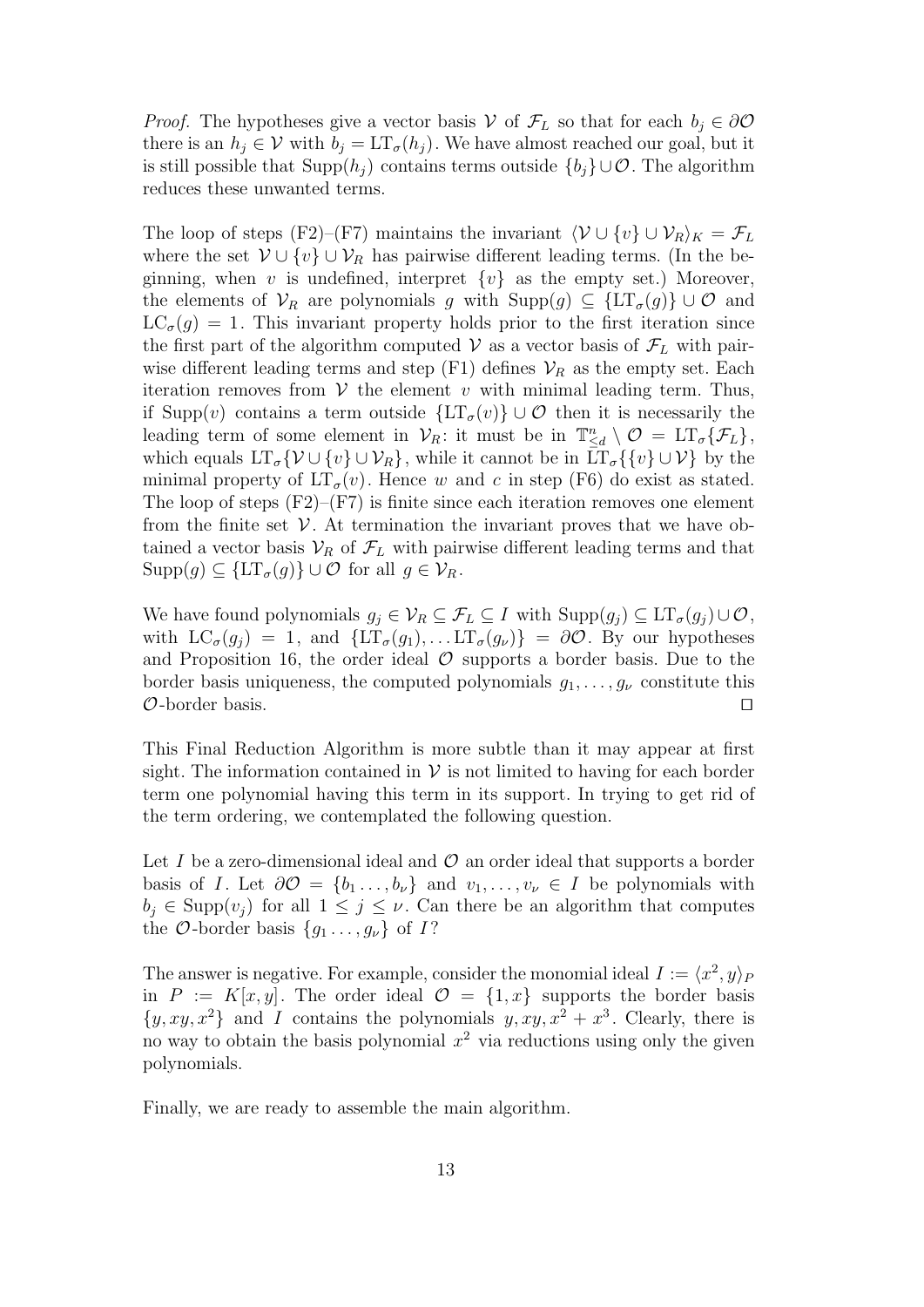#### Proposition 18 (Border Basis Algorithm)

Let  $\mathcal{F} = \{f_1, \ldots, f_s\} \subset P$  be a set of polynomials that generates a zerodimensional ideal  $I = \langle \mathcal{F} \rangle_P$ . Let  $\sigma$  be a degree-compatible term ordering. The following algorithm computes the  $\mathcal{O}_{\sigma}{I}$ -border basis  ${g_1, \ldots, g_{\nu}}$ .

- (B1) Let  $d := \max\{\deg(f_i) \mid 1 \leq i \leq s\}$  and  $L := \langle \mathbb{T}_{\leq d}^n \rangle_K$ .
- (B2) Compute a vector space basis  $V = \{v_1, \ldots, v_r\}$  of  $\langle \mathcal{F} \rangle_K$  with pairwise different leading terms.
- (B3) Compute a basis extension  $\mathcal{W}' := \{v'_{r+1}, \ldots, v'_{r+\varrho'}\}$  for  $\langle \mathcal{V} \rangle_K \subseteq \langle \mathcal{V}^+ \rangle_K$  so that the elements of  $V \cup W'$  have pairwise different leading terms.
- (B4) Let  $W = \{v_{r+1}, \ldots, v_{r+\varrho}\} = \{v \in \mathcal{W}' \mid \deg(v) \leq d\}.$
- (B5) If  $\rho > 0$  then replace V with V∪W, increase r by  $\rho$ , and go to step (B3).
- (B6) Let  $\mathcal{O} := \mathbb{T}_{\leq d}^n \setminus \{ \mathrm{LT}_{\sigma}(v_1) \dots \mathrm{LT}_{\sigma}(v_r) \}.$
- (B7) If  $\partial \mathcal{O} \nsubseteq L$  then increase d by one, update  $L := \langle \mathbb{T}_{\le d}^n \rangle_K$ , and continue with step  $(B3)$ .
- (B8) Apply the Final Reduction Algorithm and return the polynomials  $q_1, \ldots, q_\nu$ it computes.

*Proof.* Step (B1) initializes L so that  $\mathcal{F} \subset L$ . By Proposition 13, steps (B2)– (B5) compute a vector basis  $V$  of the stable span  $\mathcal{F}_L$  with pairwise different leading terms. By Proposition 15, step (B6) defines an order ideal.

Now consider the loop of steps (B3)–(B7). Each new iteration starts with the updated universe  $L := \langle \mathbb{T}_{\le d}^n \rangle_K$  and a vector basis  $\tilde{\mathcal{V}} := \mathcal{V}$  with pairwise different leading terms of the stable span  $\mathcal{F}_U$  with respect to the preceding universe  $U := \langle \mathbb{T}_{\leq d-1}^n \rangle_K$ . Applying Proposition 13 to the set of polynomials  $\tilde{\mathcal{V}}$ , we see that steps (B3)–(B5) compute a vector basis  $\mathcal{V}$  of the stable span  $\tilde{\mathcal{V}}_L$ , and Lemma 11 gives  $\tilde{\mathcal{V}}_L = (\mathcal{F}_U)_L = \mathcal{F}_L$ . Therefore each iteration ends with an updated vector basis  $V$  of  $\mathcal{F}_L$  and an updated order ideal  $\mathcal O$  such that  $L = \mathcal F_L \oplus \langle \mathcal O \rangle_K$ . Next we check that only finitely many iterations occur. Though the order ideal  $\mathcal{O}_{\sigma}{I}$  and the border basis polynomials  $g_i$  have not been computed yet, they do exist. In particular,  $\partial(\mathcal{O}_{\sigma}{I}) = {\{\text{LT}_{\sigma}(g_1), \dots \text{LT}_{\sigma}(g_\nu)\}\,$  and there are polynomials  $h_{j1}, \dots h_{js}$ such that

$$
g_j = h_{j1}f_1 + ... + h_{js}f_s
$$
 for  $1 \le j \le \nu$ . (2)

Let  $\tilde{d} := \max(\{d\} \cup \{\deg(h_{ji}f_i) \mid 1 \leq i \leq s, 1 \leq j \leq \nu\})$ . It suffices to consider the case that the loop has not terminated prior to reaching the iteration with parameter value  $d = \tilde{d}$ . This iteration uses the universe  $L = \langle \mathbb{T}^n_{\leq \tilde{d}} \rangle_K$  and computes a vector basis  $V$  of  $\mathcal{F}_L$  with pairwise different leading terms. By the choice of  $\tilde{d}$ , all summands  $h_{ji}f_i$  in the expansions (2) are in  $\tilde{L}$  and hence  $g_1, \ldots, g_\nu \in \mathcal{F}_L$ . We have  $\partial(\mathcal{O}_{\sigma}{I}) = {\{\mathop{\rm LT}\nolimits_{\sigma}{(g_1)}, \ldots \mathop{\rm LT}\nolimits_{\sigma}{(g_\nu)}\}} \subseteq {\mathop{\rm LT}\nolimits_{\sigma}{\{\mathcal{F}_L\}}$ . Since  $LT_{\sigma}$ { $\mathcal{F}_L$ } is closed under multiples in L (Proposition 15), we deduce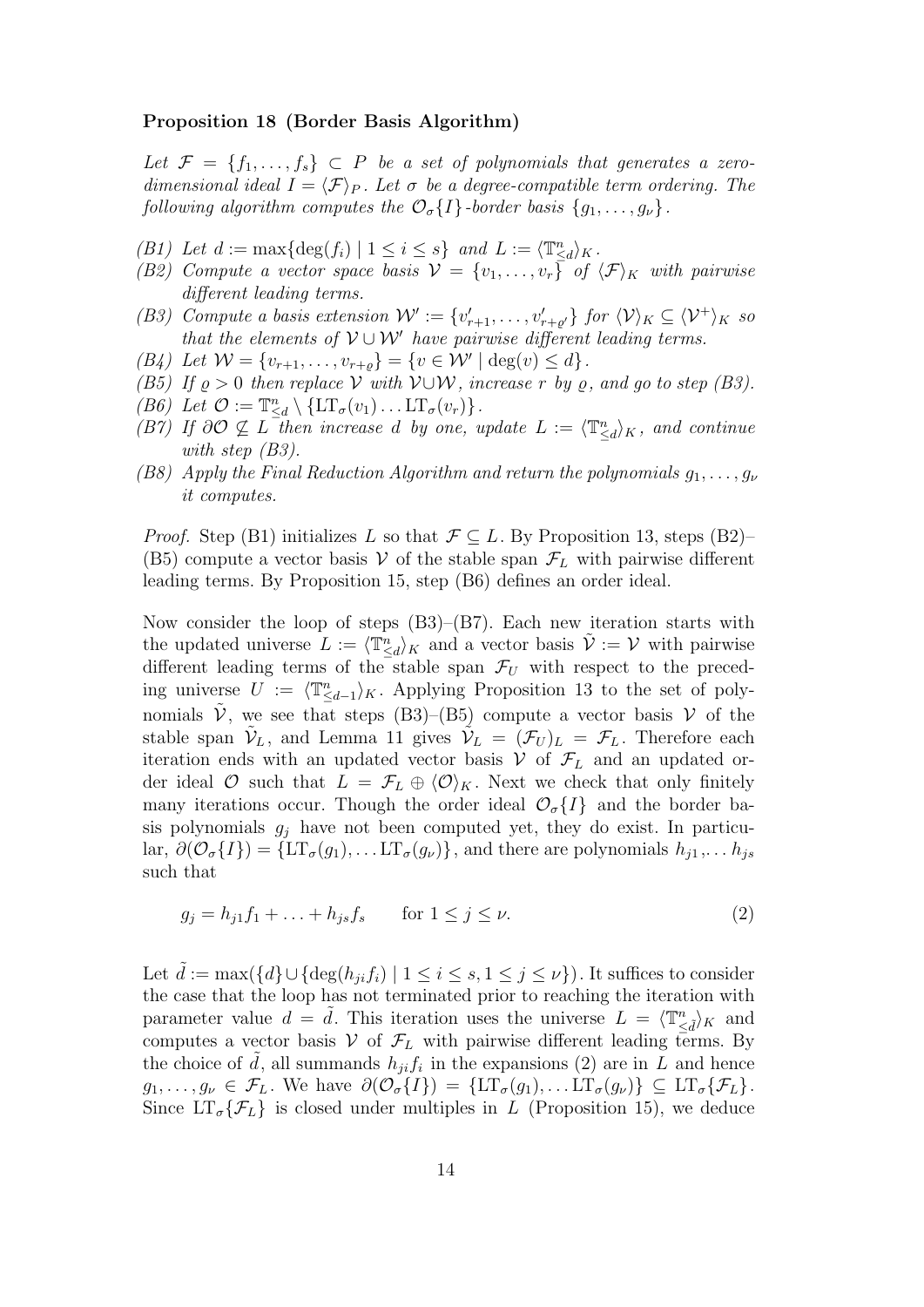$\mathbb{T}^n_{\leq \tilde{d}} \setminus \mathcal{O}_{\sigma}\lbrace I \rbrace \subseteq \mathrm{LT}_{\sigma}\lbrace \mathcal{F}_L \rbrace$ . Therefore,  $\mathcal{O}_{\sigma}\lbrace I \rbrace$  contains the order ideal  $\mathcal{O} :=$  $\mathbb{T}_{\leq \tilde{d}}^{\tilde{n}} \setminus \mathrm{LT}_{\sigma} \{ \mathcal{F}_L \}$  which is determined by the current iteration. This leads to  $\partial \mathcal{O} \subseteq \mathcal{O}_{\sigma}{I} \cup \partial(\mathcal{O}_{\sigma}{I}) \subseteq L$  and the loop terminates.

Having reached step (B8), we have a vector basis  $V$  of  $\mathcal{F}_L$  that satisfies all hypotheses of Proposition 17. Hence the Final Reduction Algorithm computes the O-border basis. Above we showed  $\mathcal{O} \subseteq \mathcal{O}_{\sigma}{I}$ . Both order ideals support border bases of  $I$ ; in particular, they must consist of the same finite number of terms and therefore coincide.  $\Box$ 

The  $\mathcal{O}_{\sigma}{I}$ -border basis computed by the algorithm is an extension of the reduced  $\sigma$ -Gröbner basis. Hence we better show an example in which this algorithm performs better than Buchberger's algorithm.

**Example 19** We consider the zero-dimensional ideal I generated by  $\mathcal{F}$  :=  ${f_1, \ldots, f_5}$  where  $f_1 = x^3 - x$ ,  $f_2 = y^3 - y$ ,  $f_3 = x^2y - \frac{1}{2}$  $rac{1}{2}y - \frac{1}{2}$  $\frac{1}{2}y^2$ ,  $f_4$  =  $xy-x-\frac{1}{2}$  $\frac{1}{2}y + x^2 - \frac{1}{2}$  $\frac{1}{2}y^2$ , and  $f_5 = xy^2 - x - \frac{1}{2}$  $\frac{1}{2}y + x^2 - \frac{1}{2}$  $\frac{1}{2}y^2$ ; this is the  $\mathcal{O}_7$ -border basis in Example 6. Let  $\sigma$  be the degree-lexicographic term ordering DegLex on  $\mathbb{T}^2$ . First we compute the  $\mathcal{O}_{\sigma}\lbrace I \rbrace$ -border basis according to the steps of the above Border Basis Algorithm.

- (B1) The generators induce the universe  $L := \langle T_{\leq 3}^2 \rangle_{\mathbb{Q}}$ .
- (B2) The set of generators is a vector basis of  $\langle \mathcal{F} \rangle_{\mathbb{Q}}$  with pairwise different leading terms, hence (rewritten with respect to DegLex)  $\mathcal{V} = \{x^3 - x,$  $y^3 - y$ ,  $x^2y - \frac{1}{2}$  $rac{1}{2}y^2 - \frac{1}{2}$  $rac{1}{2}y, x^2 + xy - \frac{1}{2}$  $rac{1}{2}y^2 - x - \frac{1}{2}$  $rac{1}{2}y$ ,  $xy^2 + x^2 - \frac{1}{2}$  $\frac{1}{2}y^2 - x - \frac{1}{2}$  $rac{1}{2}y$ .
- (B3) We obtain  $\mathcal{V}^+ = \{x^4 x^2, x^3y xy, xy^3 xy, y^4 y^2, x^3y \frac{1}{2}\}$  $rac{1}{2}xy^2 - \frac{1}{2}$  $rac{1}{2}xy,$  $x^2y^2 - \frac{1}{2}$  $\frac{1}{2}y^3 - \frac{1}{2}$  $\frac{1}{2}y^2$ ,  $x^3 + x^2y - \frac{1}{2}$  $rac{1}{2}xy^2 - x^2 - \frac{1}{2}$  $rac{1}{2}xy, x^2y+xy^2-\frac{1}{2}$  $\frac{1}{2}y^{\bar{3}} - x - \frac{1}{2}$  $\frac{1}{2}y^2,$  $x^2y^2 + \bar{x}^2 - \frac{1}{2}$  $\frac{1}{2}xy^2 - x^2 - \frac{1}{2}$  $\frac{1}{2}xy, x\overline{y}^3 + x^2y - \frac{1}{2}$  $\frac{1}{2}y^3 - xy - \frac{1}{2}$  $\frac{1}{2}y^2$ . A basis extension with pairwise different leading terms is  $\mathcal{W}' = \{x^4 - x^2, x^3y - xy, xy^3 - xy,$  $y^4 - y^2$ ,  $x^2y^2 - \frac{1}{2}$  $\frac{1}{2}y^3 - \frac{1}{2}$  $\frac{1}{2}y^2$ .
- (B4)  $W = W' \cap L = \emptyset$ .
- (B6) The algorithm computes the order ideal  $\mathcal{O} = \{1, x, y, y^2, xy\}$  with border  $\partial \mathcal{O} = \{x^2, xy^2, x^2y, y^3\}$  which is contained in the universe.
- (B8) Let  $\mathcal{V}_R := \emptyset$ . The Final Reduction Algorithm processes the elements of V in the order  $v = x^2 + xy - \frac{1}{2}$  $\frac{1}{2}y^2 - x - \frac{1}{2}$  $\frac{1}{2}y \,$   $(\mathcal{H} = \emptyset), v = y^3 - y$  $(\mathcal{H} = \emptyset), v = xy^2 + x^2 - \frac{1}{2}$  $\frac{1}{2}y^2 - x - \frac{1}{2}$  $\frac{1}{2}y \left( \mathcal{H} = \{x^2\}; \text{ replace } v \text{ with }\right.$  $v-1\cdot(x^2+xy-\frac{1}{2})$  $rac{1}{2}y^2 - x - \frac{1}{2}$  $(\frac{1}{2}y)$ , thus  $v = xy^2 - xy$ .),  $v = x^2y - \frac{1}{2}$  $rac{1}{2}y^2 - \frac{1}{2}$  $rac{1}{2}y$  $(\mathcal{H} = \emptyset)$ , and  $v = x^3 - x \ (\mathcal{H} = \emptyset)$ . Eventually, the border basis  $\{x^2 +$  $xy-\frac{1}{2}$  $\frac{1}{2}y^2 - x - \frac{1}{2}$  $\frac{1}{2}y, y^3 - y, xy^2 - xy, x^2y - \frac{1}{2}$  $\frac{1}{2}y^2 - \frac{1}{2}$  $\frac{1}{2}y$  is returned.

On the other hand, the Buchberger algorithm computes the S-polynomials  $S_{12} = -x^6 + x^3y^3 + x^4 - xy^3$ ,  $S_{13} = -x^4 + x^3y + x^2 - xy$ ,  $S_{14} = -x^4 + x^3 + x^2 - x$ ,  $S_{15} = -x^5 + x^3y^2 + x^3 - xy^2$ ,  $S_{23} = x^2y^3 - y^5 - x^2y + y^3$ ,  $S_{24} = -y^6 + x^2y^3 +$  $y^4 - x^2y$ ,  $S_{25} = xy^3 - y^4 - xy + y^2$ ,  $S_{34} = -x^2y^2 + x^2y + \frac{1}{2}$  $\frac{1}{2}y^3 - \frac{1}{2}$  $\frac{1}{2}y, S_{35} =$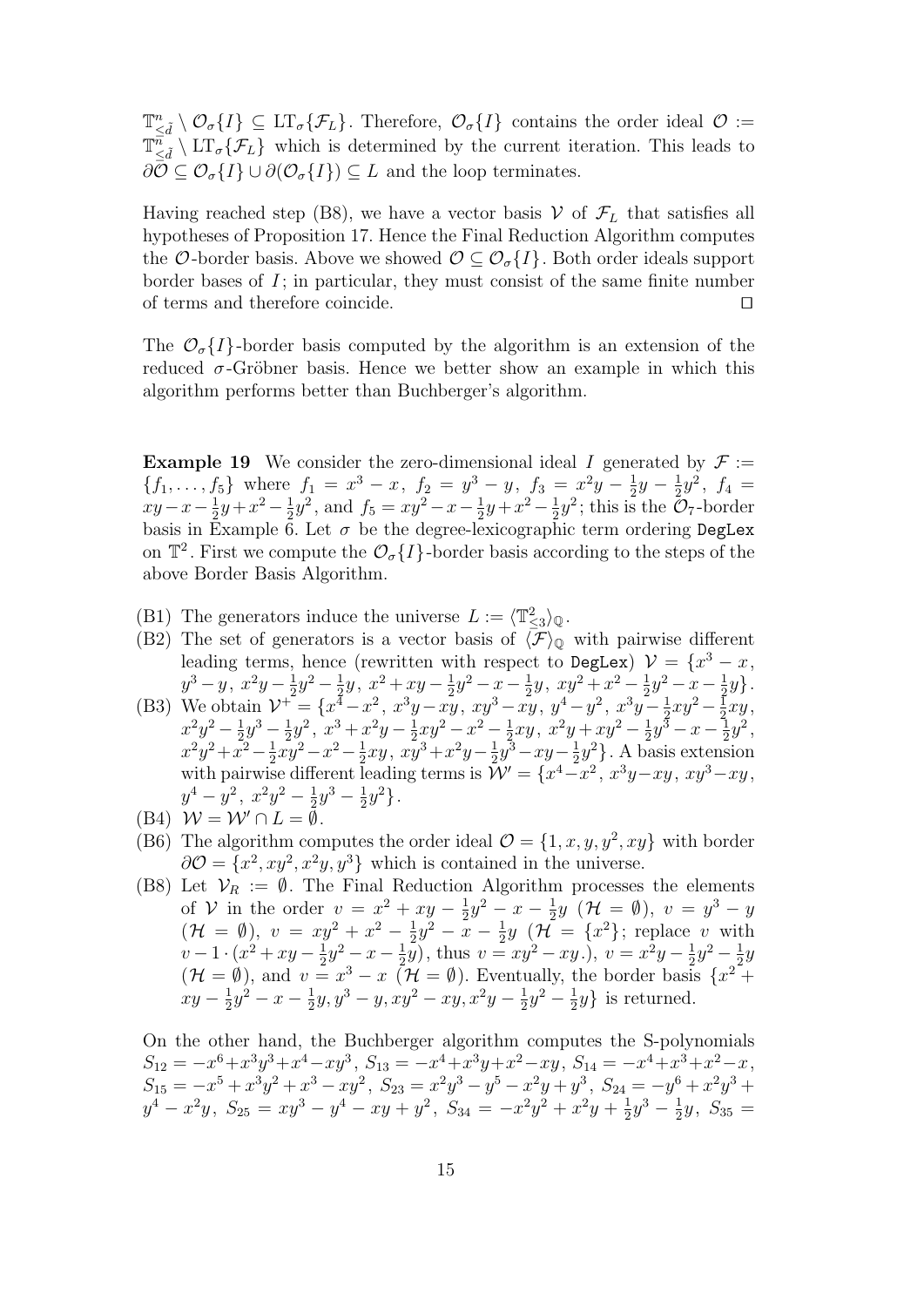$-x^3y+x^2y^2+\frac{1}{2}$  $rac{1}{2}xy^2 - \frac{1}{2}$  $\frac{1}{2}y^3 + \frac{1}{2}$  $rac{1}{2}xy-\frac{1}{2}$  $\frac{1}{2}y^2$ ,  $S_{45} = x^2y^2 + xy^3 - \frac{1}{2}$  $rac{1}{2}y^4 - x^3 - x^2y - \frac{1}{2}$  $rac{1}{2}xy^2 -$ 1  $\frac{1}{2}y^3 + x^2 + \frac{1}{2}$  $\frac{1}{2}xy$ . The pairs of generators  $(f_1, f_2)$  and  $(f_2, f_4)$  have relatively prime leading terms; we let the Buchberger algorithm justifiably disregard them. All S-polynomials reduce to zero, hence the system of generators is already a Gröbner basis.

How do these calculations differ? The border basis computation requires only the terms up to degree 3. In the Buchberger computation the nine additional terms  $x^5, x^3y^2, x^2y^3, y^5, x^4, x^3y, x^2y^2, xy^3, y^4$  appear (This list excludes the terms  $x^6$ ,  $x^3y^3$ , and  $y^6$  that appear in the S-polynomials whose generators have relatively prime leading terms). So, this calculation produces terms up to degree 5 which subsequently need to be reduced. Thus, even in this small example we observe a redundancy in the Buchberger algorithm that is avoided by the border basis algorithm.

Let us compute another, more complicated example.

**Example 20** This time we consider the vanishing ideal of the points  $(-1, 0, 0)$ ,  $(0,0,0), (1,0,0), (3,0,0), (5,0,0), (4,4,4), \text{ and } (0,0,7) \text{ in } \mathbb{A}^3(\mathbb{Q})$ . It is generated by the set of polynomials  $\{z^2 + 3y - 7z, yz - 4y, xz - 4y, y^2 - 4y, y^3 - 4z, y^4 - 4z, y^3 - 4z, y^2 - 4z, y^3 - 4z, y^2 - 4z, y^3 - 4z, y^2 - 4z, y^3 - 4z, y^2 - 4z, y^3 - 4z, z^2 - 4z, z^3 - 4z, z^2 - 4z, z^3 - 4z, z^2 - 4z, z^3 - 4z, z^2 - 4z, z^3 - 4z$  $xy - 4y$ ,  $x^5 - 8x^4 + 14x^3 + 8x^2 - 15x + 15y$ . Let  $\sigma := \text{DegRevLex. The}$ Border Basis Algorithm starts with the universe  $\langle \mathbb{T}_{\leq 5}^3 \rangle_K$  which consists of 56 terms. To compute the stable span, the algorithm performs four linear basis extensions. Then it obtains the order ideal  $\mathcal{O} = \{1, x, x^2, x^3, x^4, y, z\}$ whose border is already contained in the universe. The universe need not be enlarged. The border basis is the set of 12 polynomials  $\{z^2 + 3y - 7z, yz - 4y, z\}$  $xz - 4y, y^2 - 4y, xy - 4y, x^2z - 16y, x^2y - 16y, x^3z - 64y, x^3y - 64y,$  $x^4z - 256y, x^4y - 256y, x^5 - 8x^4 + 14x^3 + 8x^2 - 15x + 15y$ .

The Buchberger Algorithm applied to this example works with S-polynomials up to degree 6 (There are S-polynomials of degree 7, but they belong to pairs of polynomials with relatively prime leading terms). The difference is not particularly striking here, but it is still there.

### 5 Some Optimizations of the Border Basis Algorithm

The following improved version of the Border Basis Algorithm replaces the use of  $\mathbb{T}_{\leq d}^n$  as a computational universe with order ideals which are kept as small as possible.

Proposition 21 (Improved Border Basis Algorithm)

Let  $\mathcal{F} = \{f_1, \ldots, f_s\} \subset P$  be polynomials that generate a zero-dimensional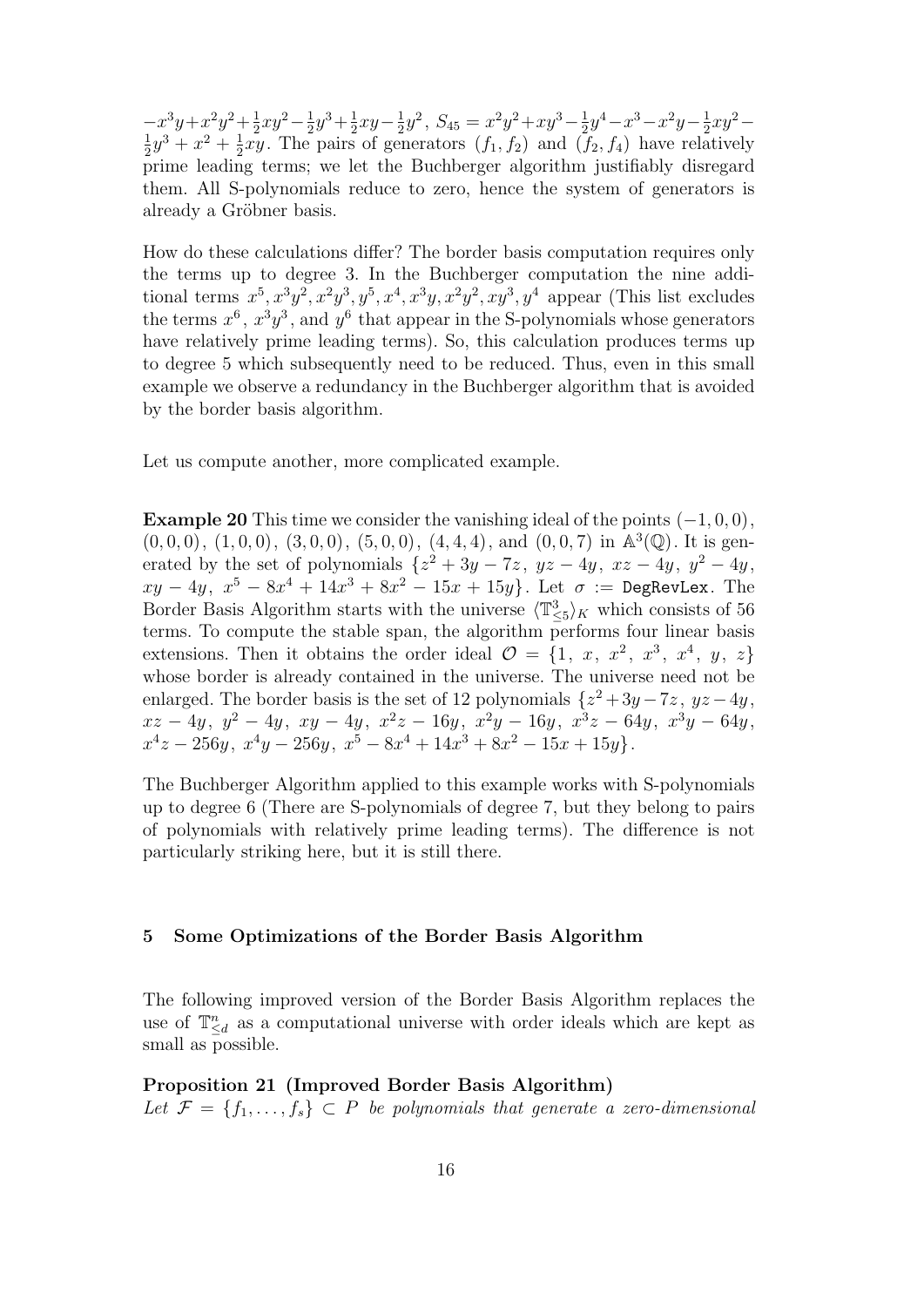ideal  $I := \langle \mathcal{F} \rangle_P$ . Let  $\sigma$  be a degree-compatible term ordering. The following algorithm computes the  $\mathcal{O}_{\sigma}\lbrace I \rbrace$ -border basis  $\lbrace g_1 \ldots, g_{\nu} \rbrace$ .

- (I1) Let  $\mathcal L$  be the order ideal spanned by  $\bigcup_{i=1}^r \text{Supp}(f_i)$ .
- (I2) Compute a vector basis V of  $\langle \mathcal{F} \rangle_K$  with pairwise different leading terms.
- (I3) Compute a basis extension W' for  $\langle V \rangle_K \subseteq \langle V^+ \rangle_K$  so that the elements of  $V \cup W'$  have pairwise different leading terms.
- (I4) Let  $\mathcal{W} := \{ w \in \mathcal{W}' \mid \mathop{\rm LT}\nolimits_{\sigma}(w) \in \mathcal{L} \}.$
- (I5) If  $\bigcup_{w\in\mathcal{W}}\text{Supp}(w)\nsubseteq\mathcal{L}$  then replace  $\mathcal L$  with the order ideal spanned by  $\mathcal L$ and  $\bigcup_{w \in \mathcal{W}} \text{Supp}(w)$  and continue with step (I4).
- (I6) If  $W \neq \emptyset$  then replace V with  $V \cup W$  and continue with step (I3).
- (I7) Let  $\mathcal{O} := \mathcal{L} \setminus \{LT_{\sigma}(v) \mid v \in \mathcal{V}\}.$
- (I8) If  $\partial \mathcal{O} \nsubseteq \mathcal{L}$  then replace  $\mathcal{L}$  with the order ideal  $\mathcal{L}^+$  and continue with step (I3).
- (19) Apply the Final Reduction Algorithm and return the polynomials  $q_1, \ldots, q_\nu$ computed by it.

Proof. To show that the procedure terminates and that the algorithm is correct, we consider its loops in order of their appearance. The subloop of steps (I4)–(I5) is finite because  $W \subseteq W'$  implies that each instance of  $\mathcal L$  is contained in the invariant order ideal spanned by  $\cup_{v \in \mathcal{V} \cup \mathcal{W}'}$  Supp $(v)$ . Since each new iteration corresponds to an enlargement of  $\mathcal L$  inside this invariant finite set, there can be only finitely many iterations.

When this subloop terminates, we have  $\langle V \cup W \rangle_K = \langle V \cup W' \rangle_K \cap \langle L \rangle_K$ . The left-hand side is contained in the right-hand side because the universe enlargements in (I5) insure that the premise  $w \in \mathcal{W}$ , i.e.  $LT_{\sigma}(w) \in \mathcal{L}$ , implies  $\text{Supp}(w) \subseteq \mathcal{L}$ . For the reverse inclusion, let  $v = \alpha_1 v_1 + \ldots + \alpha_r v_r + \beta_1 w_1 + \cdots$  $\ldots + \beta_s w_s$  be in  $\langle \mathcal{L} \rangle_k$ , where  $\alpha_1, \ldots, \alpha_r, \beta_1, \ldots, \beta_s \in K \setminus \{0\}, v_1, \ldots, v_r \in \mathcal{V}$ , and  $w_1, \ldots, w_s \in \mathcal{W}'$ . The vectors are assumed to be pairwise different. We need to show that  $w_1, \ldots, w_s \in \mathcal{W}$ . Since the leading terms of  $\mathcal{V} \cup \mathcal{W}'$  are pairwise different,  $LT_{\sigma}(v)$  equals some  $LT_{\sigma}(v_i)$  or some  $LT_{\sigma}(w_i)$ . We know  $\text{Supp}(v_i) \subseteq \mathcal{L}$ ; hence, in the former case, we obtain  $v - \alpha_i v_i \in \langle \mathcal{V} \cup \mathcal{W}' \rangle_K \cap \langle \mathcal{L} \rangle_K$ . In the latter case, we deduce from  $LT_{\sigma}(w_j) = LT_{\sigma}(v) \in \mathcal{L}$  that  $w_j \in \mathcal{W}$ . We get  $v - \beta_j w_j \in \langle \mathcal{V} \cup \mathcal{W}' \rangle_K \cap \langle \mathcal{L} \rangle_K$ . The desired inclusion follows by induction.

Next we show that the loop of steps (I3)-(I6) is finite. At the beginning of an arbitrary iteration let  $\mathcal L$  be contained in some  $\mathbb{T}_{\leq d}^n$ . Then the subset selection criterion  $LT_{\sigma}(w) \in \mathcal{L}$  and  $\sigma$  being degree-compatible yield  $\text{Supp}(w) \subseteq \mathbb{T}_{\leq d}^n$ . Thus, for  $\mathcal{L} \subseteq \mathbb{T}_{\leq d}^n$  at the beginning of the first iteration, all linear basis extensions take place in the finite-dimensional space  $\langle \mathbb{T}_{\leq d}^n \rangle_K$ .

At termination of this loop, we have  $\langle V \rangle_K = \langle V \rangle_K^+ \cap \langle L \rangle_K$  due to the following identities. The basis extension in step (I3) gives  $\langle V \cup W' \rangle_K = \langle V \rangle_K^+$ . Since we passed the subloop (I4)–(I5), we have  $\langle V \cup W \rangle_K = \langle V \cup W' \rangle_K \cap \langle L \rangle_K$ .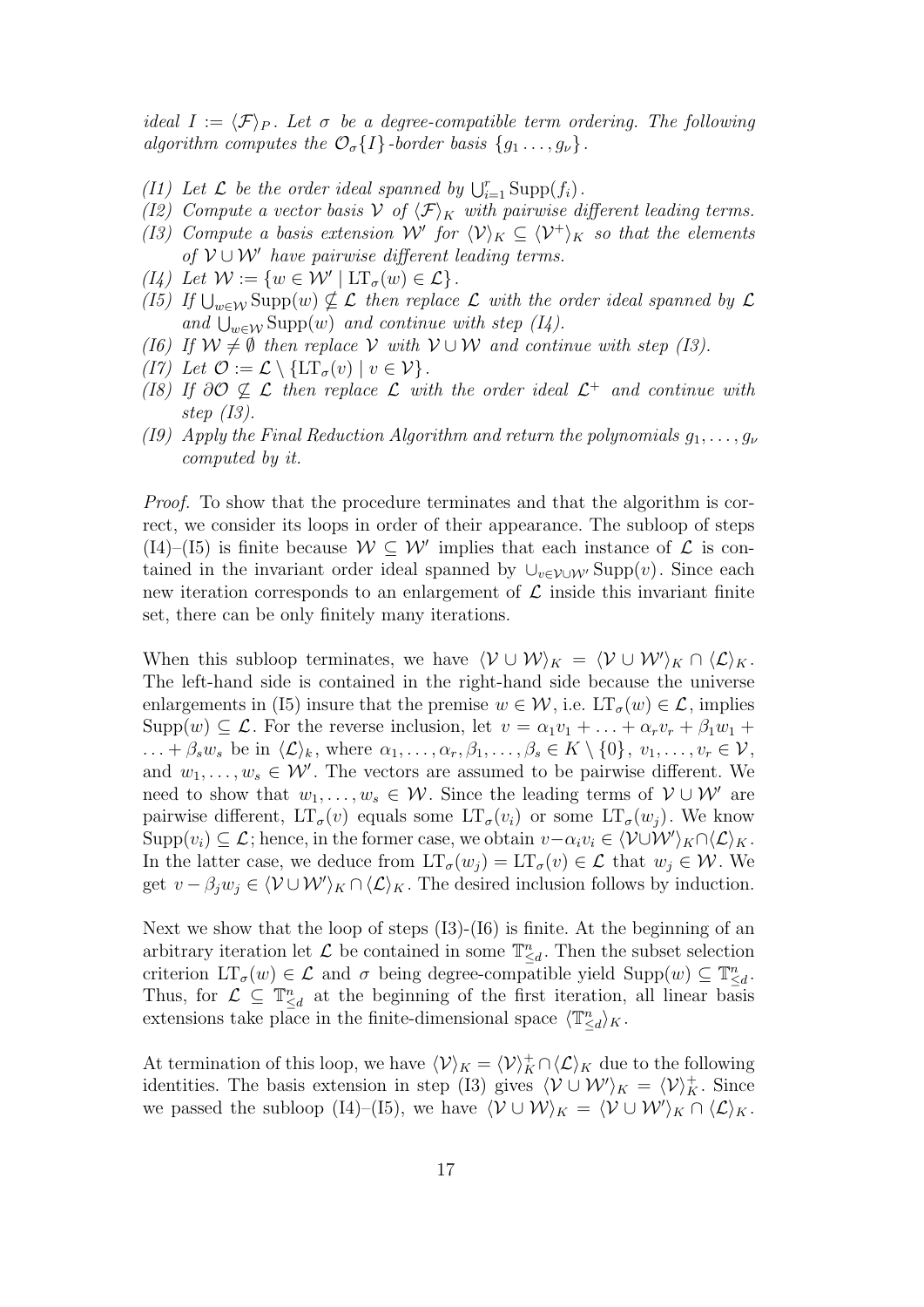Finally, when exiting the subloop in step (I6), we have  $\mathcal{W} = \emptyset$  and hence  $\langle \mathcal{V} \rangle_K = \langle \mathcal{V} \cup \mathcal{W} \rangle_K$ .

Now, we show that the definition of  $\mathcal O$  in step (I9) produces an order ideal. Analogously to the proof of Proposition 15 let  $t \in \mathcal{L} \setminus \mathcal{O}$  and consider the case  $x_i t \in \mathcal{L}$ . Since  $t \notin \mathcal{O}$  there is a  $v \in \mathcal{V}$  with  $t = LT_{\sigma}(v)$ . We have  $x_i v \in \mathcal{V}^+$ and by case consideration  $LT_{\sigma}(x_i v) = x_i t \in \mathcal{L}$ , i.e.  $x_i v \in V \cup W$ . Having passed the subloop (I4)–(I5), we infer  $\text{Supp}(x_i v) \subseteq \mathcal{L}$ . Thus  $x_i v \in \langle \mathcal{V} \rangle_K^+ \cap \langle \mathcal{L} \rangle_K$ . By the argument in the preceding paragraph this intersection equals  $\langle V \rangle_K$ . As the leading terms of V are pairwise different,  $LT_{\sigma}(x_i v) \in LT_{\sigma} \{V\}$ . This shows  $x_i t \in \mathcal{L} \setminus \mathcal{O}$ .

The loop of steps (I3)–(I8) terminates because, with each call of a new iteration in step (I8), the universe  $\mathcal L$  becomes strictly larger. Unless the loop has terminated before, eventually the universe becomes sufficiently large to contain the polynomials (2) as in the proof of the original Border Basis Algorithm. By the same argument as there, the loop terminates.

This covers all changes in the algorithm.  $\square$ 

The following example shows what kind of improvement can be expected.

Example 22 For comparison we apply the Improved Border Basis Algorithm to the set of generators stated in Example 20. The algorithm starts with the universe  $\{1, z, z^2, y, yz, x, xz, y^2, xy, x^2, x^3, x^4, x^5\}$  consisting of 13 terms. The first basis extension produces a nonempty  $\mathcal{W}'$ , but the restriction to elements with leading term in the universe leads to  $W = \emptyset$  and to the order ideal  $\mathcal{O} = \{1, z, y, x, x^2, x^3, x^4\}.$  The border  $\partial \mathcal{O}$  is not contained in the universe and hence we enlarge the universe. From now on we are working in a universe with 29 terms. Next, four linear basis extensions are computed and we obtain again the order ideal  $\mathcal O$  as above. Of course, this time its border is contained in the universe and the border basis is computed.

So, instead of computing four linear basis extensions and the final reduction in a 56-dimensional space (cf. Example 20), the Improved Border Basis Algorithm computes one extension in a 13-dimensional space as well as four extensions and the final reduction in a 29-dimensional space.

We can do even better. In step (I8) of the Improved Border Basis Algorithm we enlarge the universe  $\mathcal L$  more than is required to fit in  $\partial \mathcal O$ .

**Corollary 23** Let N be a positive integer. Replace step  $(18)$  in the Improved Border Basis Algorithm with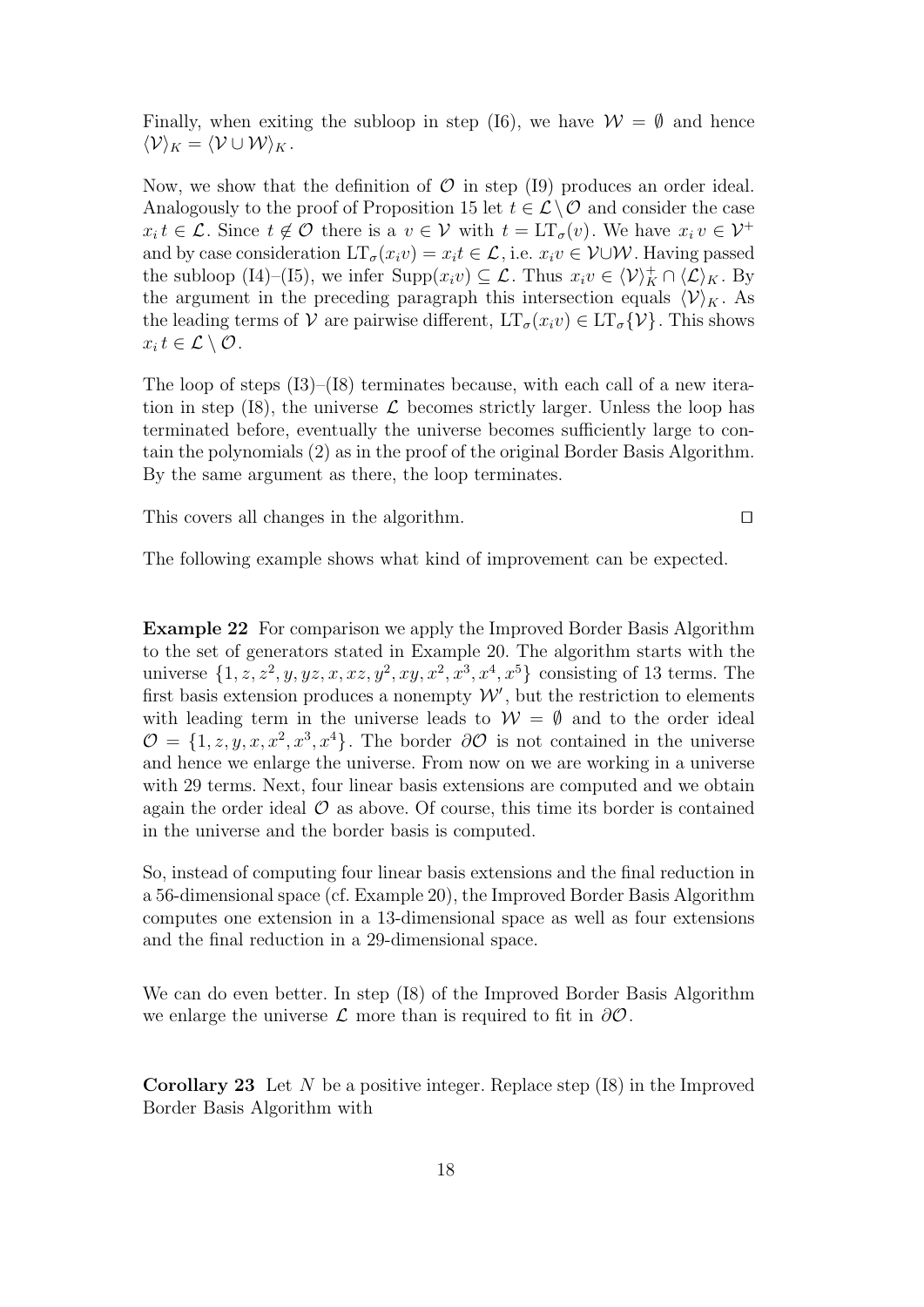(I8') If  $\partial \mathcal{O} \not\subset \mathcal{L}$  then replace  $\mathcal{L}$  with the order ideal spanned by  $\mathcal{L}$  and  $\partial \mathcal{O}$ ; every N<sup>th</sup> time this is done, replace  $\mathcal{L}$  with  $\mathcal{L}^+$  instead. Continue with step  $(13)$ .

The instructions  $(11)$ – $(17)$ ,  $(18)$ ,  $(19)$  form an algorithm that computes a border basis  $q_1, \ldots, q_{\nu}$ .

We included the  $\mathcal{L}^+$  replacement every N th time as a safeguard. In that way the above termination argument also applies to the loop  $(13)$ – $(18')$ . Without this there is a theoretical chance that the modified procedure may run in an infinite loop: potentially, universe enlargements to accomodate  $\partial\mathcal{O}$  may always act in the x-direction while the wanted reduction information is along the  $y$ direction. This problematic behaviour is avoided in the Improved Border Basis Algorithm, since the enlargement  $\mathcal{L}^+$  lets the universe grow in all directions. However, we have not met this problematic behaviour in any of the examples computed and we strongly believe that the use of (I8') without the safeguard does not produce termination problems. In other words, our  $N$  is huge.

Using this primed version of the Improved Border Basis Algorithm we compute the preceding example once more. Of course, we start with the same universe of 13 terms as before and compute one linear basis extension that leads to  $W = \emptyset$ . Now, the enlargement leads to a universe with only 19 terms, in which four linear basis extensions are computed until the border basis is found.